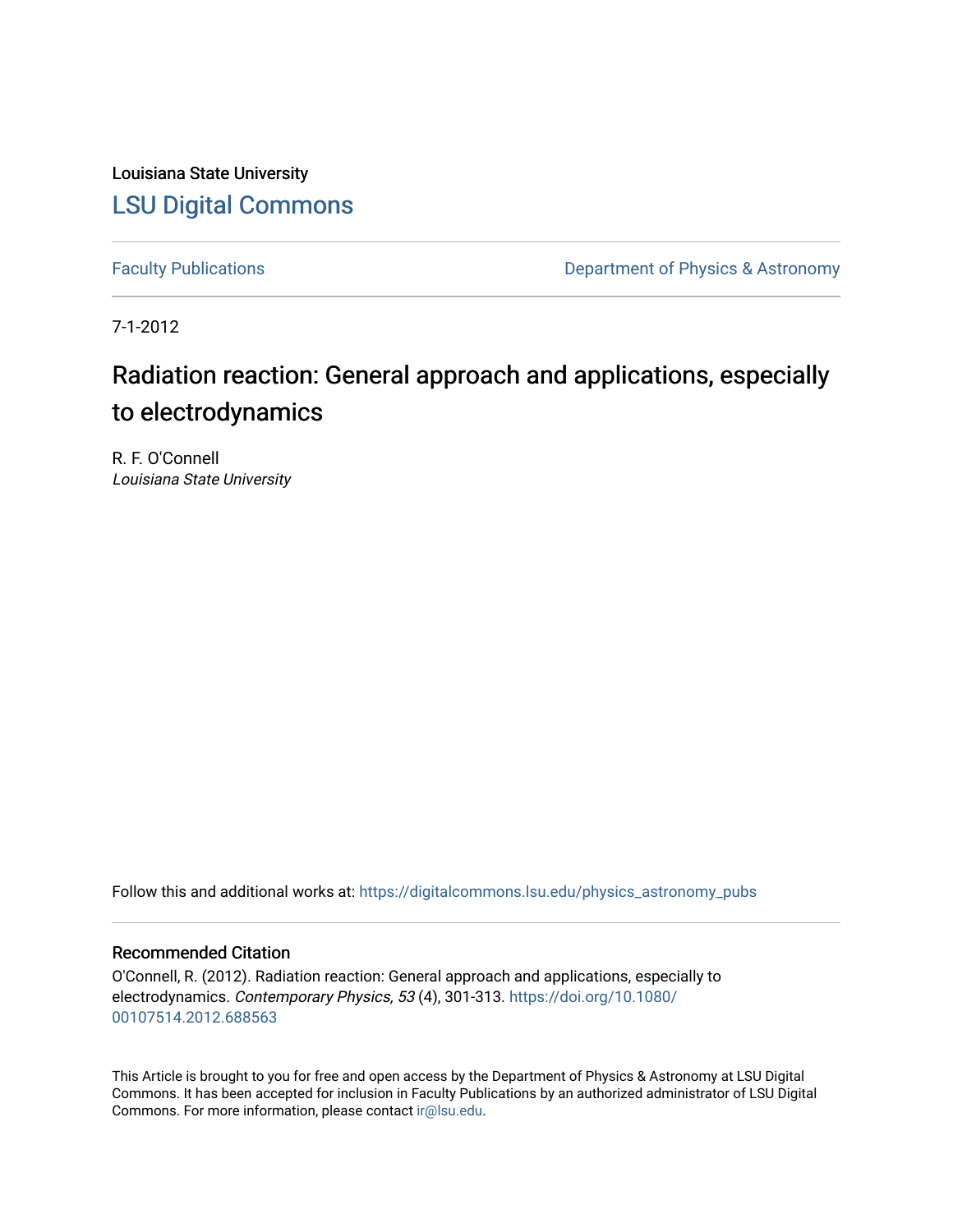# Radiation Reaction: General approach and applications, especially to electrodynamics

R. F. O'Connell

Department of Physics and Astronomy, Louisiana State University, Baton Rouge, LA 70803-4001 USA

(Dated: August 22, 2018)

# Abstract

Radiation reaction (but, more generally, fluctuations and dissipation) occurs when a system interacts with a heat bath, a particular case being the interaction of an electron with the radiation field. We have developed a general theory for the case of a quantum particle in a general potential (but, in more detail, an oscillator potential) coupled to an arbitrary heat bath at arbitrary temperature, and in an external time-dependent c-number field. The results may be applied to a large variety of problems in physics but we concentrate by showing in detail the application to the blackbody radiation heat bath, giving an exact result for radiation reaction problem which has no unsatisfactory features such as the runaway solutions associated with the Abraham-Lorentz theory. In addition, we show how atomic energy and free energy shifts due to temperature may be calculated. Finally, we give a brief review of applications to Josephson junctions, quantum statistical mechanics, mesoscopic physics, quantum information, noise in gravitational wave detectors, Unruh radiation and the violation of the quantum regression theorem.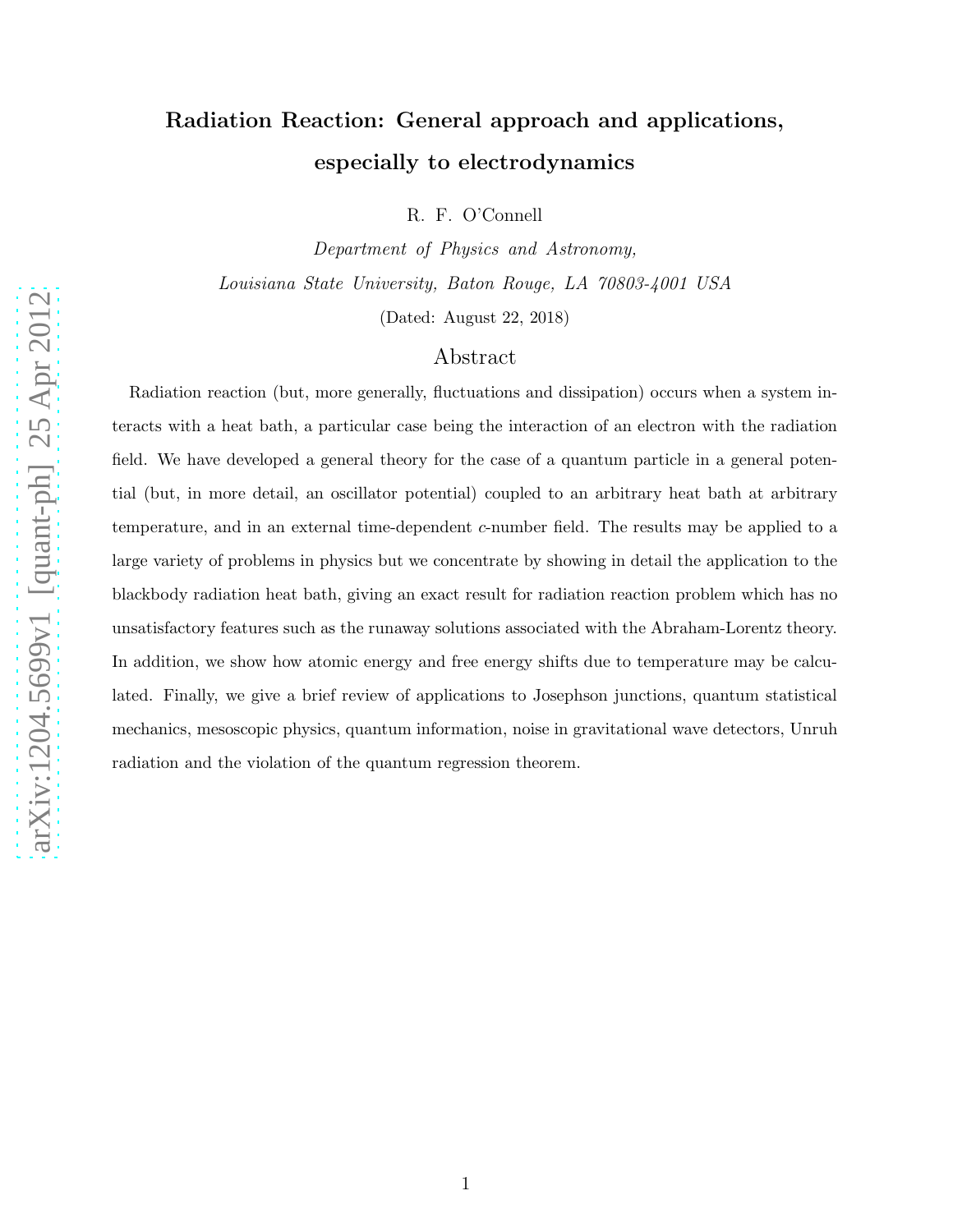#### I. INTRODUCTION

Radiation reaction is familiar to most readers through the Abraham-Lorentz equation for a radiating electron [1–3]. It arises from the fact that electric and magnetic fields emitted by an accelerating electron act back on the electron, resulting in a retarding force. However, the equation obtained by Abraham [1] and Lorentz [2] displays unphysical runaway solutions. Through the years, there have been many attempts to obtain a more satisfactory result but none were without difficulties of one kind or another until in 1991 we proposed a physically consistent solution in the form of a quantum Langevin equation [4]. We discuss that result below in Sec. III, but first we consider more general properties of dissipation and fluctuations, since they appear in many areas of physics.

The equation of motion of a quantum particle in a heat bath (also referred to as a reservoir or as the environment) was pioneered in 1965 by Ford, Kac and Mazur [5]. These authors used a quantum model of coupled oscillators to obtain a quantum Langevin equation that showed explicitly the role of fluctuation and radiation reaction (dissipation) effects. By 1983, there was much general interest in mesoscopic systems and Caldeira and Leggett [6] showed that quantum heat baths could play an important role in the analysis of such systems by analyzing in detail the effect of dissipation on quantum tunneling in such systems as a single Josephson junction or a SQUID. These authors, again considering an Ohmic heat bath, used the path integral influence functional approach of Feynman and Vernon [7], a technique which was then followed by many investigators, particularly these working on coherence and entanglement problems. By contrast, the present authors, in collaboration with J. T. Lewis, developed a general quantum Langevin equation approach to these problems [8, 9] that, in our opinion, is simpler and more physically transparent. In particular, we went beyond the Ohmic model to consider an arbitrary frequency-dependent heat bath (in particular a blackbody radiation field heat bath).

In general, coupling a system to a heat bath produces two related effects: dissipation and fluctuations. The study of these phenomena is loosely referred to as the "Brownian motion," problem, going back to the work of Robert Brown, a Scottish botanist who in 1828 and 1829 published his work on the random motion of pollen grains immersed in a fluid [10]. The explanation of Brown's phenomenon was given by Einstein and Smoluchowski in the first decade of the twentieth century [11, 12]. This work helped to definitively establish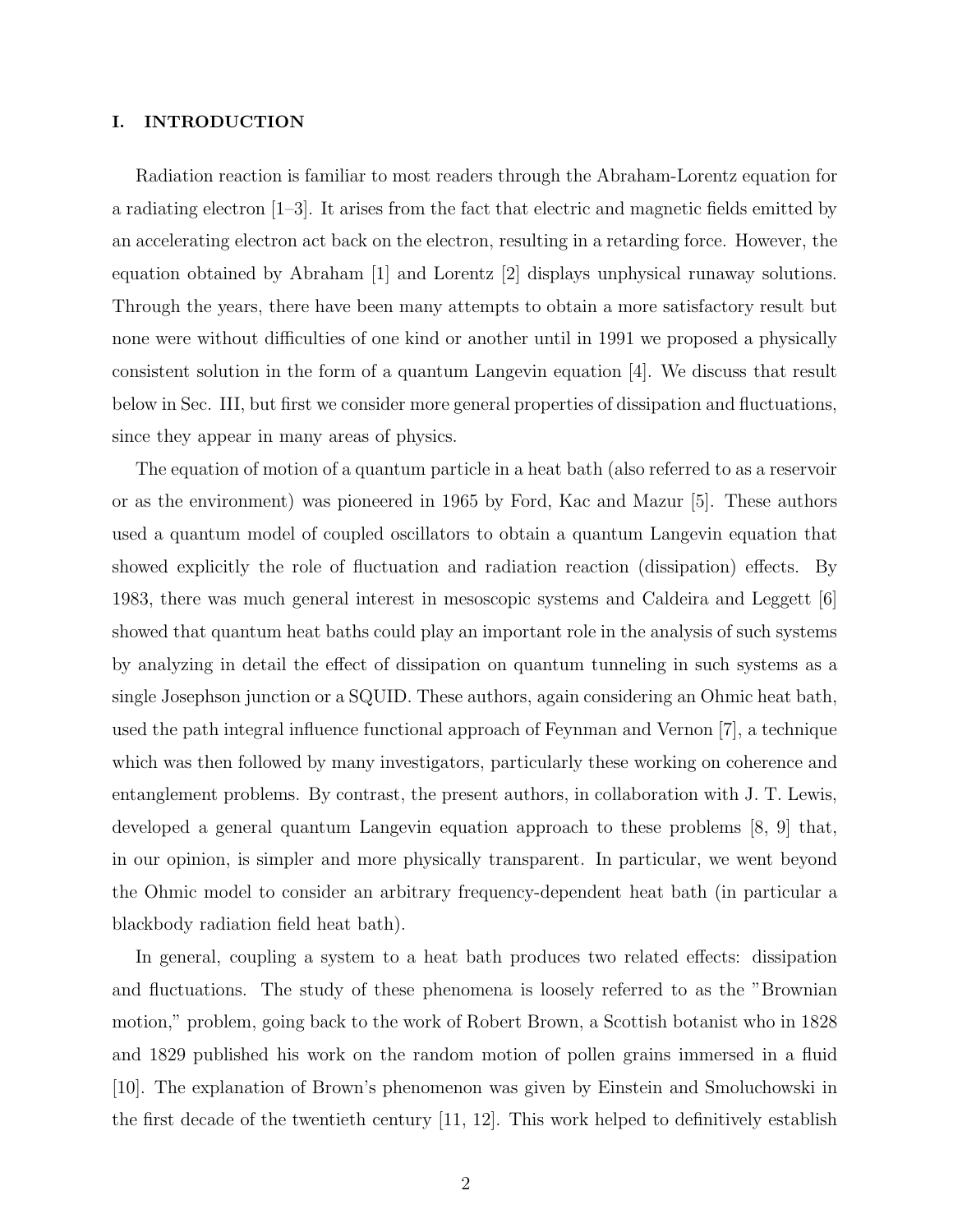the atomic theory of matter since the irregular motion was clearly identified as being due to collisions with the molecules in the liquid. The term "Brownian motion," is now used in a generic sense to denote random motion and it covers a wide spectrum of phenomena from the motion of very fine particles suspended in a gas to the motion of electrons in a blackbody radiation heat bath.

Einstein's explanation of Brownian motion used a discrete time approach. In particular, his results included an explanation of the fact that increasing temperatures lead to more agitated Brownian motion, in a relation in which the diffusion coefficient is shown to be equal to the product of  $kT$  and the mobility, perhaps the first example of what is now called the fluctuation-dissipation theorem.

Shortly after the work of Einstein and Smoluchowski, Langevin [13] presented a different approach to the subject which, in the words of Chandrasekhar [14], constitutes the " modern," approach to this and other such problems. The essence of Langevin's approach is a continuous time approach implemented by adoption of a stochastic differential equation, i.e., an equation for quantities which are random in nature. In other words, Langevin provided an elegant solution to the problem of generalizing a dynamical equation to a probabilistic equation. This was to be the start of a major new field of study with applications in physics, chemistry, biology, and many other fields.

The approach of Langevin was phenomenological but its essential correctness has been verified by various microscopic studies. A key feature of his approach was to separate the total force acting on a particle due to its environment into two parts: a mean frictional force and a fluctuation (random) force. These forces are related to each other as a consequence of the requirement that the equilibrium state be stationary. On the other hand these two forces are very different in nature: The fluctuation force is basically microscopic in nature and has a time scale determined by the mean time between collisions, whereas the time scale of the frictional force is proportional to the self-diffusion constant and is much larger. Explicitly, Langevin explained the motion of a " Brownian," particle (an otherwise free particle in a dissipative environment) by an elegant stochastic classical differential equation [13]:

$$
m\ddot{x} + \zeta \dot{x} = F(t),\tag{1}
$$

where  $m$  and  $x$  denote the mass and coordinate of the particle, respectively, and the dot denotes differentiation with respect to time. The force on the particle consists of the frictional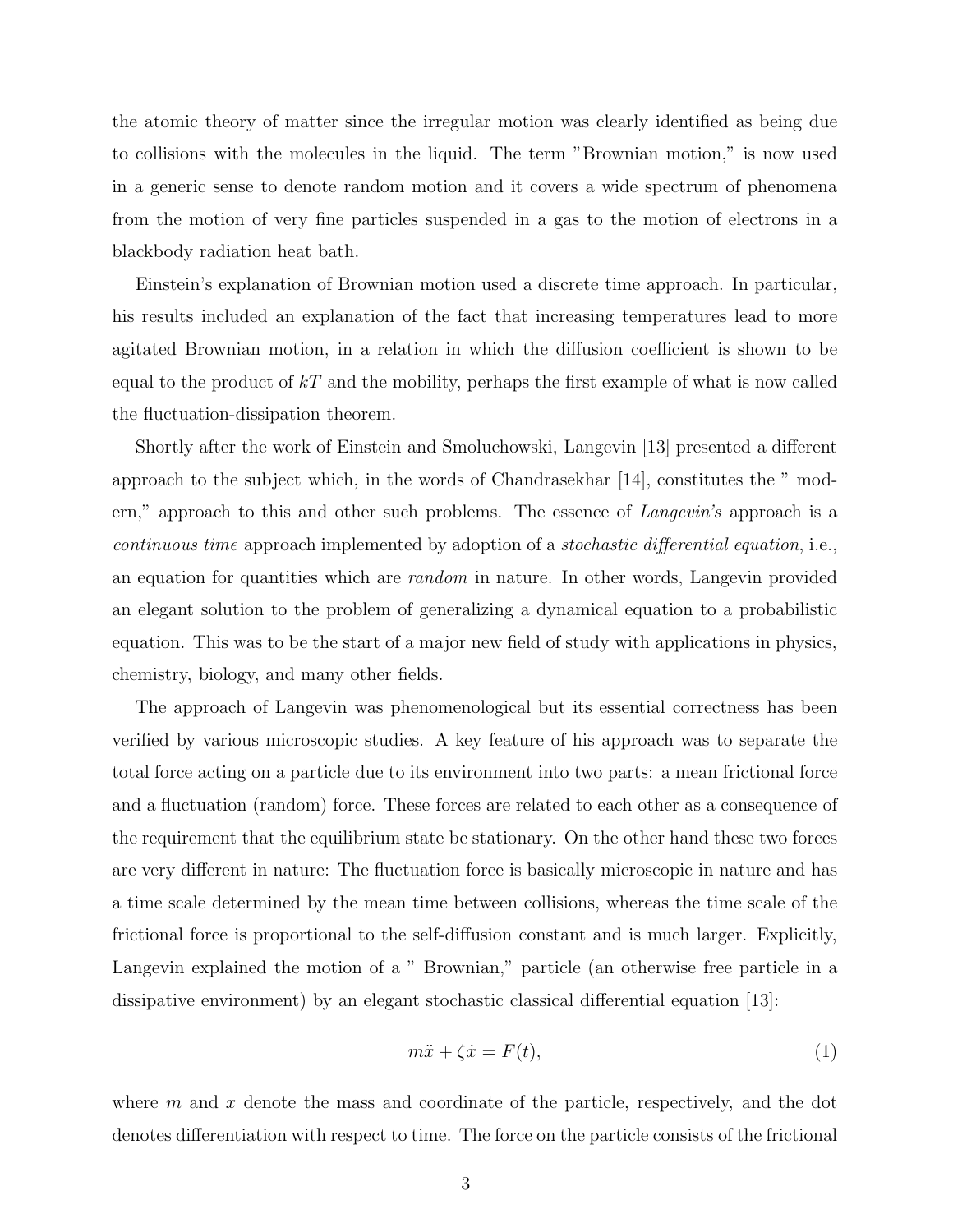(dissipative) term  $-\zeta \dot{x}$  and the random (fluctuation or noise) term  $F(t)$ . The latter term is zero at zero temperature, in contrast to the corresponding situation in quantum mechanics, as we shall see later.

Since the past motion does not appear in the Langevin equation (1), one says that there is no memory or, equivalently (in the classical case under discussion but not in the quantum case to be discussed later), we say that the process is Markovian. In addition, the autocorrelation of the random force is a  $\delta$  function (a manifestation of the Markovian process) and is also proportional to  $\zeta$ . The latter result is a manifestation of the fluctuationdissipation theorem.

In addition, with the usual definition of the diffusion constant,

$$
D \equiv \frac{1}{2} \lim_{t \to \infty} \dot{s}(t),\tag{2}
$$

where

$$
s(t - t') = \langle [x(t) - x(t')]^2 \rangle \tag{3}
$$

is the mean-square displacement and the angular brackets denote the average with respect to the canonical ensemble of the system, Langevin readily obtained the famous Einstein relation

$$
D = \frac{kT}{\zeta}.\tag{4}
$$

As noted above, this is an example of an intimate connection between fluctuations and dissipation. Another example was provided by Nyquist who showed that the random fluctuations in voltage across a resistor measured by Johnson are determined by its impedance (the famous Johnson-Nyquist noise [15] in electrical circuits). A general quantum formulation of the fluctuation-dissipation theorem first appeared in the well known article of Callen and Welton [16].

We turn now to another key property of the Langevin equation: Whereas the original Brownian motion experiment and the analysis of it pertained to a system in thermal equilibrium, the Langevin equation can be generalized in a simple manner to include an external force on the right hand side and thus can describe the irreversible approach to equilibrium.

The Langevin equation is phenomenological. As noted above, its derivation from a quantum microscopic theory was first given by Ford, Kac and Mazur [5]. Then in 1986, in an article entitled "Quantum Langevin Equation", [9] together with J. T. Lewis we gave a detailed discussion and presented the general form of the equation consistent with fundamental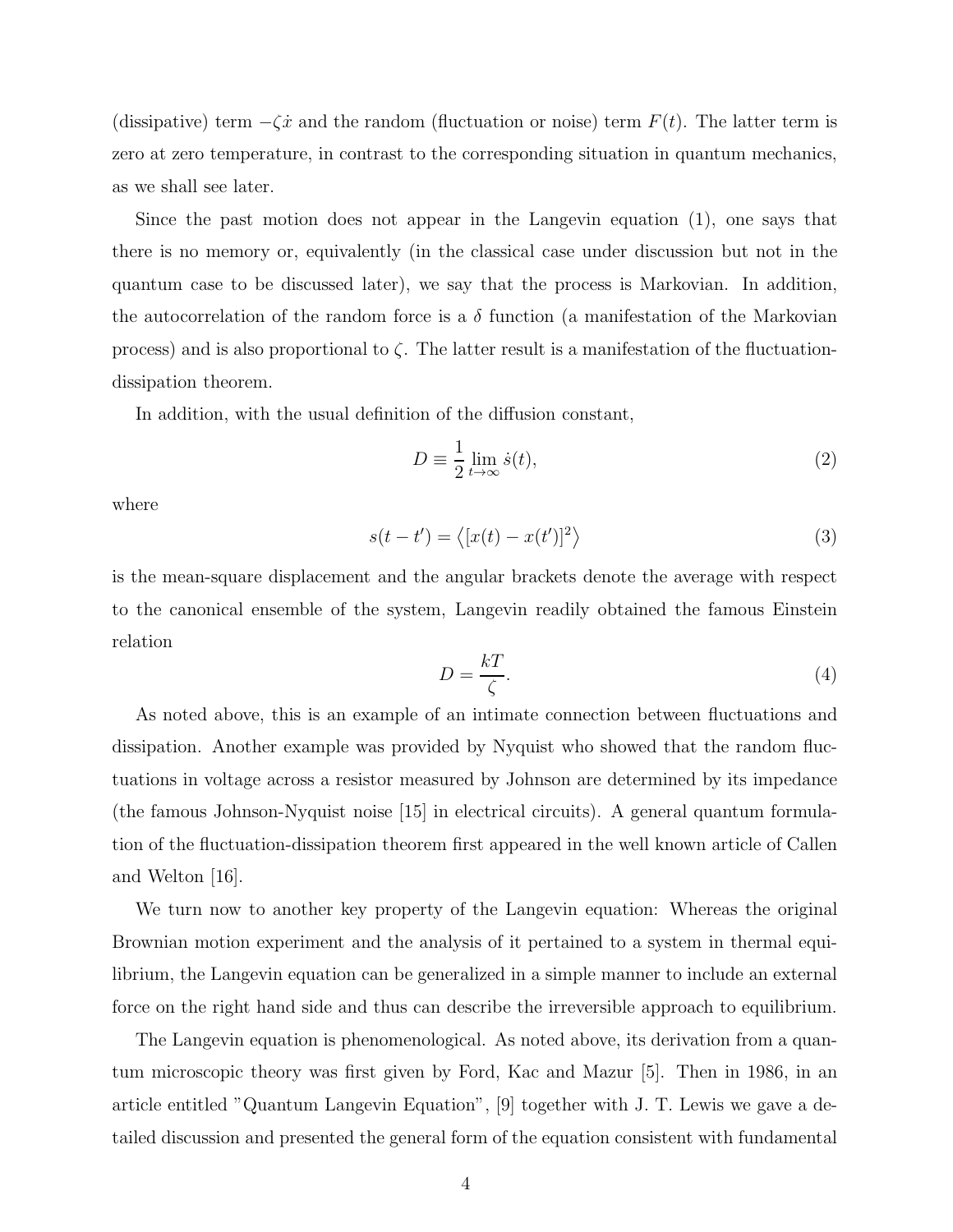physical requirements, in particular causality and the second law of thermodynamics. Based on these conclusions, we were able to obtain the most general quantum Langevin equation [given below in (6)] for the macroscopic description of a quantum particle with passive dissipation and moving in an arbitrary external potential. We then showed that the most general form can be realized by a simple oscillator model of a heat bath. For the purpose of this article, it is convenient to use this model, the so-called independent-oscillator (IO) model, for which the quantum Hamiltonian is

$$
H_{\rm IO} = \frac{p^2}{2m} + V(x) + \sum_{j} \left( \frac{p_j^2}{2m_j} + \frac{1}{2} m_j \omega_j^2 (q_j - x)^2 \right) - x f(t). \tag{5}
$$

Here,  $V(x)$  is a particle potential energy,  $f(t)$  is an external applied force, while x and p are the particle position and momentum operators and  $q_j$  and  $p_j$  are those for the j'th bath oscillator. The parameters are m, the particle mass, and  $m_j$  and  $\omega_j$ , the mass and frequency of the  $j'$ <sup>th</sup> bath oscillator.

The procedure used in obtaining the corresponding Langevin equation from the microscopic Hamiltonian is common to all such problems and consists of use of the Heisenberg equations of motion to obtain the equations of motion for both the dynamical variables of the particle  $(x, p)$  and the dynamical variables of the heat bath  $(q_j, p_j)$  [9]. These are coupled equations and the next step is to eliminate the bath variables. This leads to an inhomogeneous differential equation for the  $q_j$ . Then, typical of the way that the timereversal invariance of the original equations is broken in macroscopic equations, one chooses the retarded solution of this equation. This solution for  $q_j$  is then substituted into the equation for x to get the Langevin equation for a quantum particle of mass  $m$  moving in a one dimensional potential  $V(x)$  in an arbitrary heat bath and temperature T:

$$
m\ddot{x} + \int_{-\infty}^{t} dt_1 \mu(t - t_1)\dot{x}(t_1) + V'(x) = F(t) + f(t),
$$
\n(6)

where the dot and prime denote, respectively, the derivative with respect to  $t$  and  $x$ . This is a Heisenberg equation of motion for the coordinate operator  $x$ . The coupling with the heat bath is described by two terms: an operator-valued random force  $F(t)$  with mean zero, and a mean force characterized by the memory function  $\mu(t)$ . These quantities are given in terms of the heat bath variables:

$$
\mu(t) = \sum_{j} m_j \omega_j^2 \cos(\omega_j t) \Theta(t),\tag{7}
$$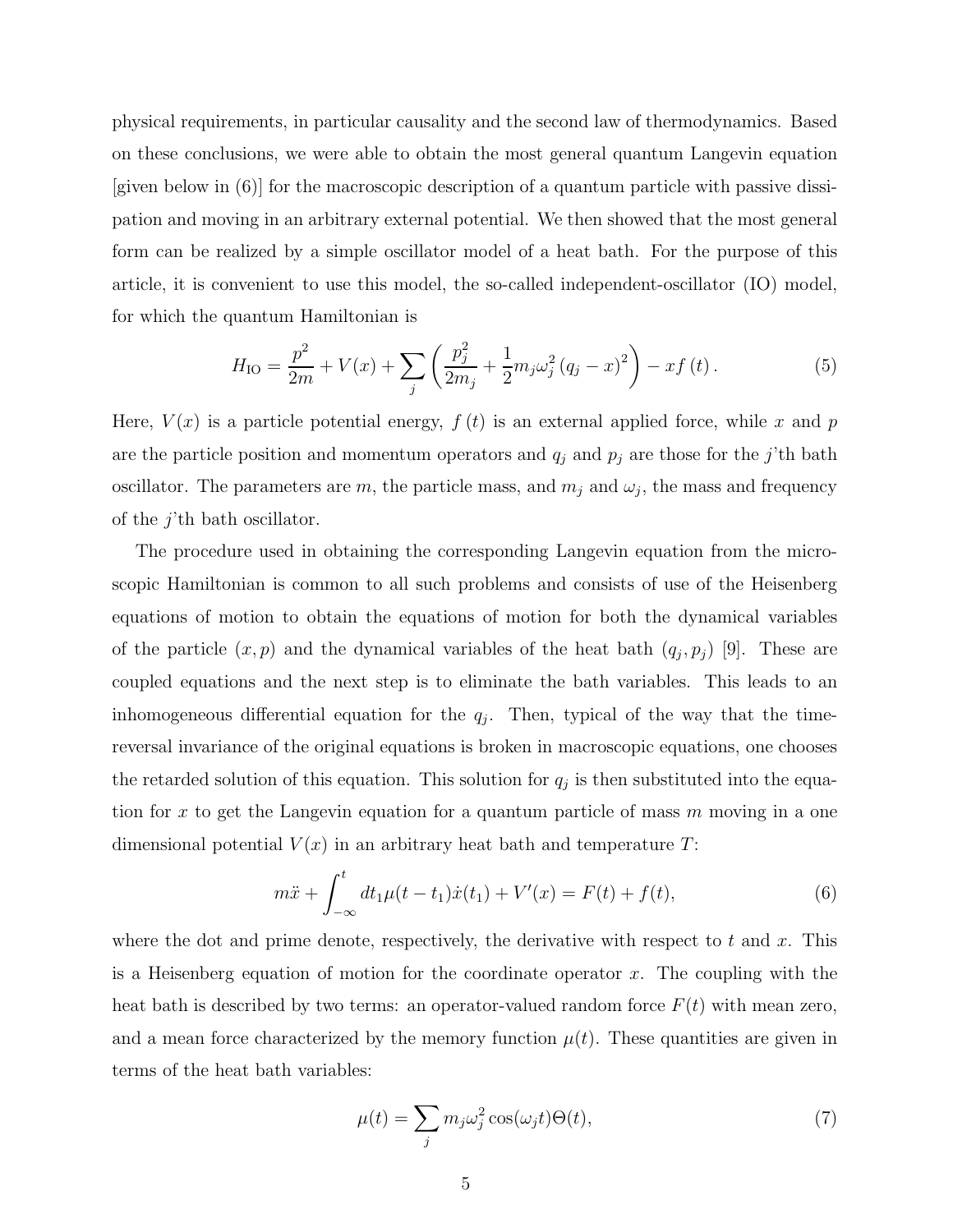where  $\Theta(t)$  is the Heaviside step function (by convention the memory function vanishes for negative times), and

$$
F(t) = \sum_{j} m_j \omega_j^2 q_j^h(t),\tag{8}
$$

where  $q_j^h(t)$  denotes the general solution of the homogeneous equation for the heat bath oscillators (corresponding to no interaction). Using these results, we find that the (symmetric) autocorrelation of  $F(t)$  is

$$
\frac{1}{2}\langle F(t)F(t') + F(t')F(t)\rangle = \frac{1}{\pi} \int_0^\infty d\omega \text{Re}\left[\tilde{\mu}(\omega + i0^+)\right] \hbar\omega\coth\frac{\hbar\omega}{2kT}\cos[\omega(t - t')],\tag{9}
$$

and the nonequal-time commutator of  $F(t)$  is

$$
[F(t), F(t')] = \frac{2}{i\pi} \int_0^\infty d\omega \text{Re} \left[ \tilde{\mu}(\omega + i0^+) \right] \hbar \omega \sin[\omega(t - t')]. \tag{10}
$$

In these expressions

$$
\tilde{\mu}(z) = \int_0^\infty dt e^{izt} \mu(t), \quad \text{Im} z > 0,
$$
\n(11)

is the Fourier transform of the memory function  $\mu(t)$ . Finally,  $F(t)$  has the Gaussian property: correlations of an odd number of factors of  $F$  vanish; those of an even number of factors are equal to the sum of products of pair correlations, the sum being over all pairings with the order of the factors preserved within each pair. Equation (9) is an exact fluctuationdissipation theorem and we emphasize that it is independent of both the potential  $V(x)$  and the external force  $f(t)$ . Physically, it expresses the fact that the spontaneous equilibrium fluctuations of the heat bath (described by the left side of (9)) are related to the dissipation parameter Re $\tilde{\mu}(\omega)$ .

From the explicit expression (7) it is clear that the memory function is dependent only on the bath parameters. We obtained a key constraint on this function by considering the effect of an arbitrary c -number external force  $f(t)$  acting on an otherwise free particle  $(V(x) = 0)$ [9]. If we assume that  $f(t)$  vanishes in the distant past and future, the effect is to carry the system of free particle coupled to the bath in a complete cycle from a state of equilibrium, through a continuous sequence of intermediate states, and back to equilibrium. The second law of thermodynamics, in the Kelvin-Planck form, then requires that the net work done by this force be positive, which in turn requires that the spectral distribution  $\text{Re}[\tilde{\mu}(\omega + i0^+)]$ must satisfy the positivity condition:

$$
\operatorname{Re}\left\{\tilde{\mu}\left(\omega+i0^{+}\right)\right\} \geq 0, \quad -\infty < \omega < \infty. \tag{12}
$$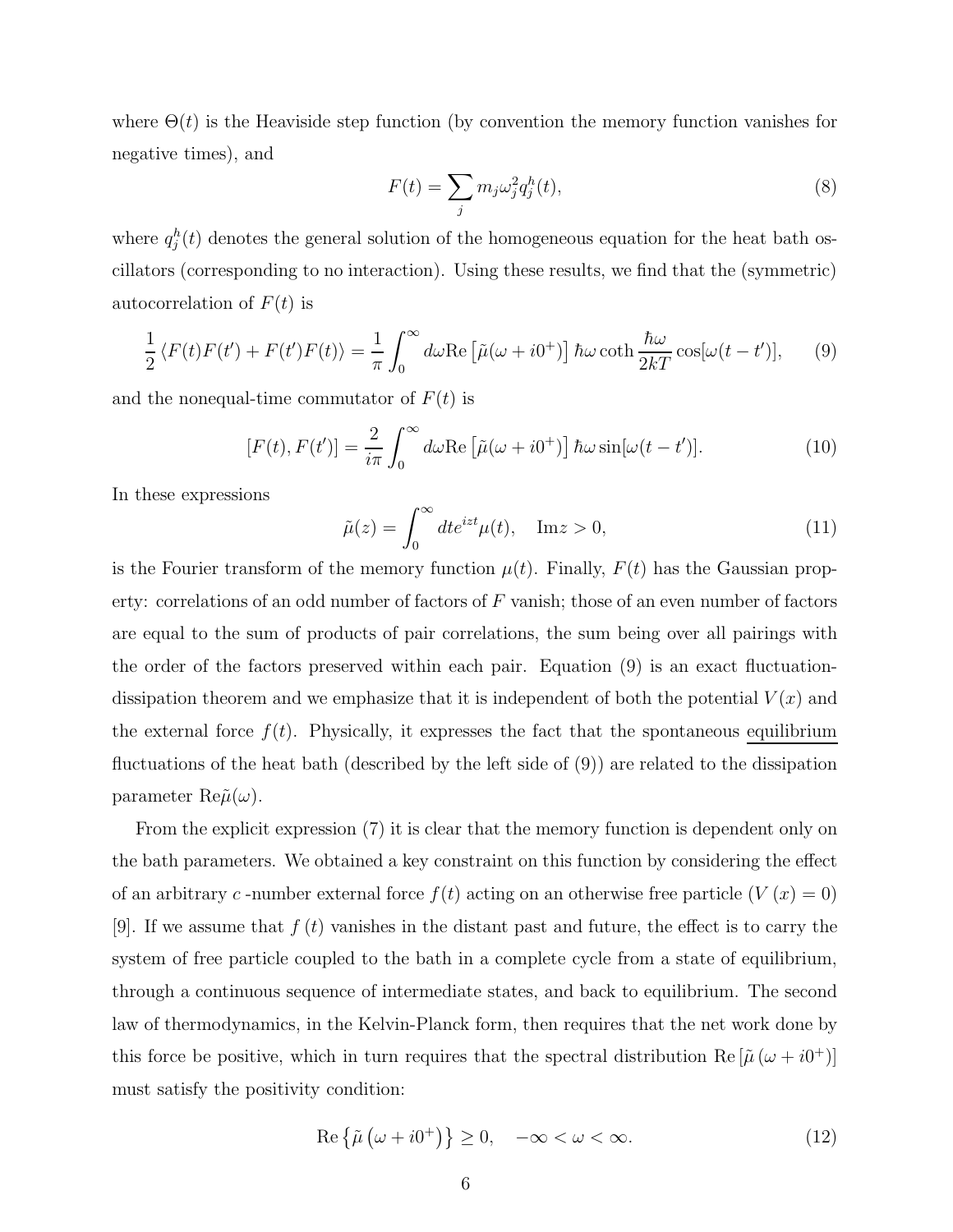We note that since the memory function is real the spectral distribution must also satisfy the reality condition:  $\text{Re}[\tilde{\mu}(-\omega+i0^+)] = \text{Re}[\tilde{\mu}(\omega+i0^+)].$ 

The positivity condition (12) together with the fact, obvious from the definition (11), that  $\tilde{\mu}(z)$  is analytic in the upper half plane, means that means that  $\tilde{\mu}(z)$  must be what is called a positive real function. This is a very restricted class of functions of a complex variable, with special properties which include the Stieltjes inversion theorem:

$$
\tilde{\mu}(z) = \frac{2iz}{\pi} \int_0^\infty d\omega \frac{\text{Re}\left\{\tilde{\mu}\left(\omega + i0^+\right)\right\}}{z^2 - \omega^2}.\tag{13}
$$

Thus, we see that in the quantum Langevin equation the memory function as well as the correlation and commutator of the random force, are completely characterized by the spectral distribution.

There are further conditions on the spectral function. As a consequence of the inversion theorem (13) we see that

$$
\int_0^\infty d\omega \frac{\text{Re}\left\{\tilde{\mu}\left(\omega+i0^+\right)\right\}}{1+\omega^2} < \infty. \tag{14}
$$

An important further constraint is what has been called the zero'th law of thermodynamics: there must be an equilibrium state. This requires that the spectral distribution must be everywhere positive, with no gaps in which it vanishes. This in turn requires for our model that the bath frequencies must be infinite in number and continuously distributed.

In the case of an oscillator potential  $V(x) = \frac{1}{2}Kx^2$ , the solution of the quantum Langevin equation (6) is given by [8]

$$
\tilde{x}(\omega) = \alpha(\omega) \left[ \tilde{F}(\omega) + \tilde{f}(\omega) \right],\tag{15}
$$

where the superposed tilde to denotes the Fourier transform, e.g.,  $\tilde{x}(\omega)$  is the Fourier transform of the operator  $x(t)$ , and  $\alpha(\omega)$  is the generalized susceptibility (a c-number) given by

$$
\alpha(\omega) = \frac{1}{-m\omega^2 - i\omega\tilde{\mu}(\omega) + K}.
$$
\n(16)

As a simple application of this result, we find for the autocorrelation and commutator of the operator  $x(t)$ , in linear response, are [8, 17]

$$
\frac{1}{2} \langle x(t)x(t') + x(t')x(t) \rangle = \frac{\hbar}{\pi} \int_0^\infty d\omega \text{Im} \left\{ \alpha \left( \omega + i0^+ \right) \right\} \coth \frac{\hbar \omega}{2kT} \cos \left( \omega \left( t - t' \right) \right),
$$

$$
[x(t), x(t')] = \frac{2\hbar}{i\pi} \int_0^\infty d\omega \text{Im} \{ \alpha(\omega + i0^+) \} \sin \omega(t - t'). \tag{17}
$$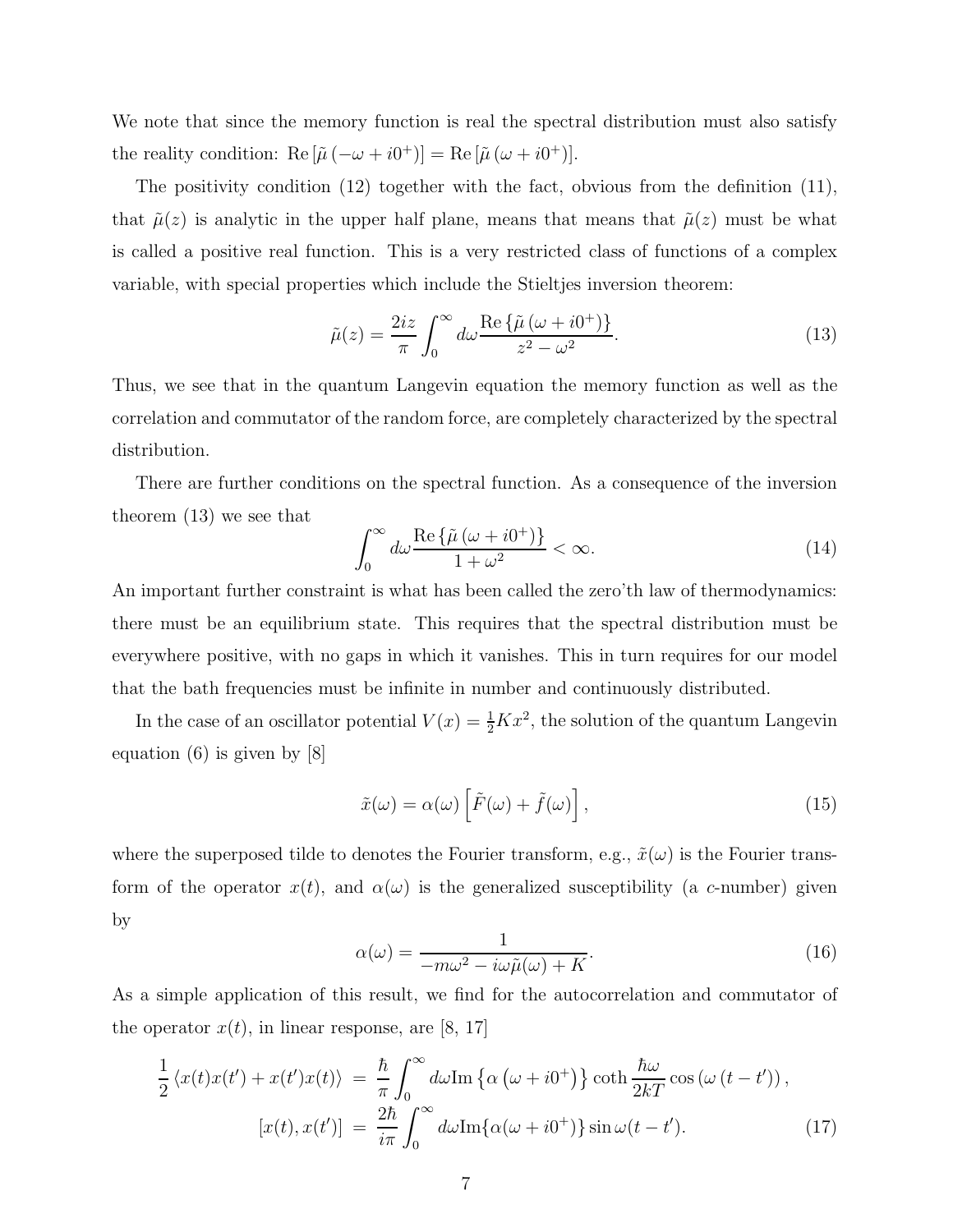Equations (9), (10) and (17) are exact fluctuation-dissipation theorems for our general analysis and they provide the foundation for subsequent developments. We note, however, that equation (17) depends on both the potential and the dissipative parameter. In fact, in the classical case (but not in the quantum case), we showed that, in the case of a weak applied force, the spontaneous fluctuations (described by the left-side of (17)) relax with the same time constant as the induced (by  $f(t)$ ) non-equilibrium fluctuations [18]. This is the essence of the Onsager regression hypothesis [19] which states that regression of fluctuations is governed by macroscopic equations describing the approach to equilibrium.

We have now essentially all the tools that we need and thus it is time to turn to specific applications. However, here we decided to concentrate on important problems in electrodynamics. First, in section II, we survey the vast amount of work on the problem of runaway solutions of the Abraham-Lorentz equation for a radiating electron. Many of these attempts started with force equations which do not encapsulate the important time development nature of the problem. By contrast, our starting point is a Hamiltonian which beautifully leads to an equation of motion valid for all times. Moreover, they treated the acceleration  $\ddot{x}(t)$  as the key parameter, ignoring the fact that it is not an observable, in contrast to the applied external force  $f(t)$  (which, of course, differs from  $M\ddot{x}(t)$  because of the dissipation), which is the basic parameter used in our approach. Since all previous solutions suffered from one problem or another, in section III we present our consistent theory, which led us to a simple second-order differential equation which is not only free of runaway solutions but has no causality problems and is consistent with the optical theorem. Since the basic framework is the same, we also include in this section our treatment of temperature effects on atomic energy and free energy levels.

In section IV, we present the relativistic extension of our theory and in section V we discuss associated fluctuation and quantum effects. Then, in section VI, we briefly enumerate other applications of our general theory which embraces both radiation reaction and dissipation. Our conclusions are summarized in section VII.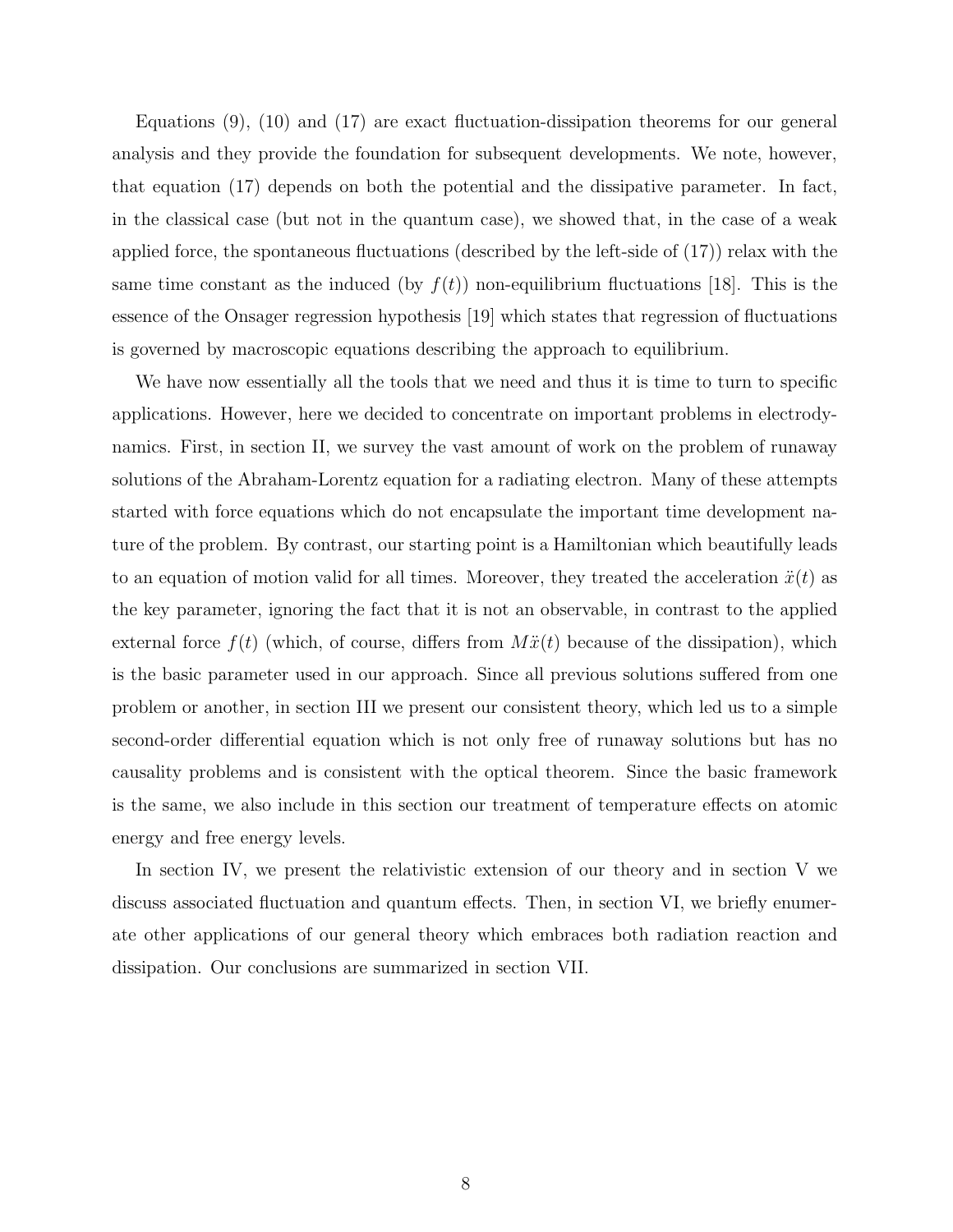#### II. RADIATION REACTION IN ELECTRODYNAMICS: HISTORICAL SURVEY

The earliest work on radiation reaction is that of Abraham [1] and Lorentz [2], whose result is summarized in the well-known equation:

$$
M\ddot{x} - M\tau_e \dddot{x} = f(t) \quad \text{Abraham-Lorentz},\tag{18}
$$

where

$$
\tau_e = \frac{2e^2}{3Mc^3} \simeq 6.25 \times 10^{-24} s. \tag{19}
$$

For a careful discussion of the derivation of this equation, which is "exact," for a point electron, see Jackson [3]. This equation exhibits the well-known problem of runaway solutions: even a small impulsive force acting on an electron at rest results in an exponentially growing displacement. This is made more explicit in the sentence following equation (45). In fact, when  $f(t) = 0$ , equation (18) does not reduce to Newton's equation, as it should. In essence, the problem with the equation might be thought to lie in its derivation which was based on force equations, as distinct from a Hamiltonian. However, as we shall later point out, our exact Hamiltonian approach leads, in the case of a point electron to the same equation (18), making clear that the basic assumption of a point electron is at fault. In fact, both Abraham and Lorentz presented a more systematic discussion by considering both the charge structure of the particle and its self-fields. However, their derivation contained a variety of assumptions and their final result was an infinite expansion, the leading term corresponding to the point electron result given in (18).

Attempts to solve this problem have engaged the efforts of a large number of investigators over the past century. Since, in our view, none of these efforts have been successful, we will just concentrate on presenting the more prominent. First, we note that Born and Infeld [20] attempted to fix the problems associated with the Abraham-Lorentz approach by modifying Maxwell's theory to make it non-linear but, in particular, they encountered problems with quantization.

Dirac [21] attempted to solve the problem by including advanced solutions in addition to retarded solutions but this effort suffered from a violation of causality (so that the acceleration at time t depended on the force acting at times earlier that  $t$ ). An attempt by Ivanenko and Sokolov [22] to replace the Abraham-Lorentz equation by an integro-differential equation of motion was also flawed by virtue of introducing a violation of causality. Similar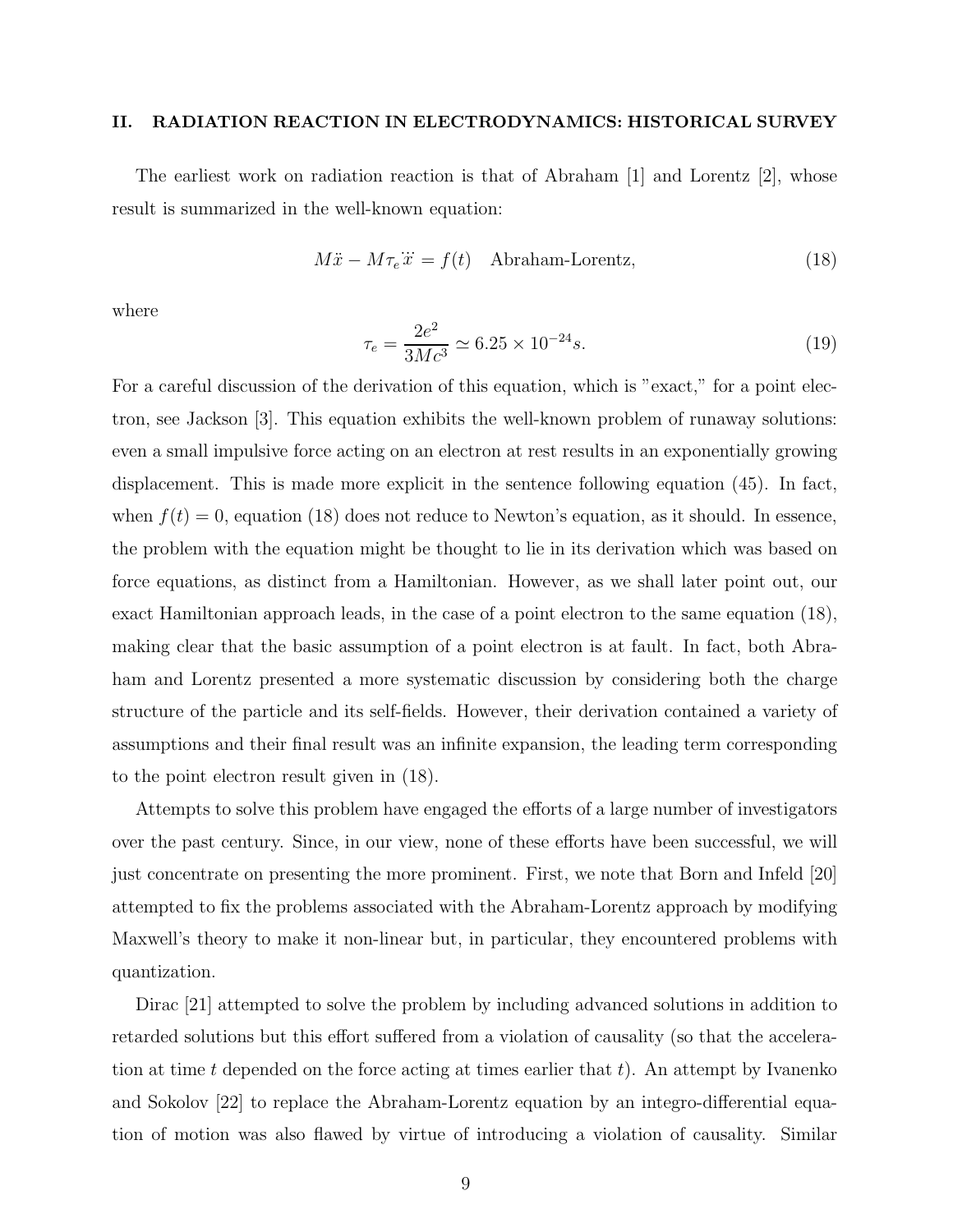remarks apply to the theory of Wheeler and Feynman [23]. See also [24–26]; we discuss the attempts of Eliezer [25] and Landau and Lifshitz [26] in more detail in section III, in connection with our own results.

#### III. A CONSISTENT THEORY OF RADIATION REACTION

The Abraham-Lorentz equation is a result of nineteenth century physics with, moreover, no notion of fluctuations. Almost without exception, discussions of radiation reaction in the past century have relied on the same physics. On the other hand, our contribution has been to recognize that a correct equation is a quantum Langevin equation for which the heat bath is the blackbody radiation field, with fluctuations due to the fluctuations of that field. As we have seen, a consistent derivation of such an equation begins with a Hamiltonian formulation of the dynamics and the laws of thermodynamics impose a powerful constraint on that formulation.

For a nonrelativistic electron (charge  $= -e$ ) interacting with the quantum electrodynamic radiation field the Hamiltonian has the form [9]:

$$
H_{\text{QED}} = \frac{1}{2m} \left( \mathbf{p} + \frac{e}{c} \mathbf{A} \right)^2 + V(\mathbf{r}) + \sum_{\mathbf{k},s} \hbar \omega_k a_{k,s}^\dagger a_{k,s} - x f(t) \,, \tag{20}
$$

where the vector potential is given by

$$
\mathbf{A} = \sum_{\mathbf{k},s} \sqrt{\frac{2\pi\hbar c^2}{\omega_k V}} f_k \hat{\mathbf{e}}_{\mathbf{k},s} \left( a_{\mathbf{k},s} + a_{\mathbf{k},s}^{\dagger} \right).
$$
 (21)

Here the symbols have their usual meanings. The quantity  $f_k$  is the electron form factor (Fourier transform of the electron charge distribution). Without loss of generality, we have taken the form factor as well as the polarization vector  $\hat{e}_{k,s}$ , to be real. The form factor, which is sometimes called a cutoff factor, must have the property that it is unity up to some large cutoff frequency  $\Omega$  beyond which it falls to zero. Then, we showed [9] that, by a unitary transformation that leaves the position operator unchanged, this Hamiltonian can be put into the independent oscillator form (5). Rather than repeating that discussion, we will show how to get the quantum Langevin equation directly from this form of the Hamiltonian.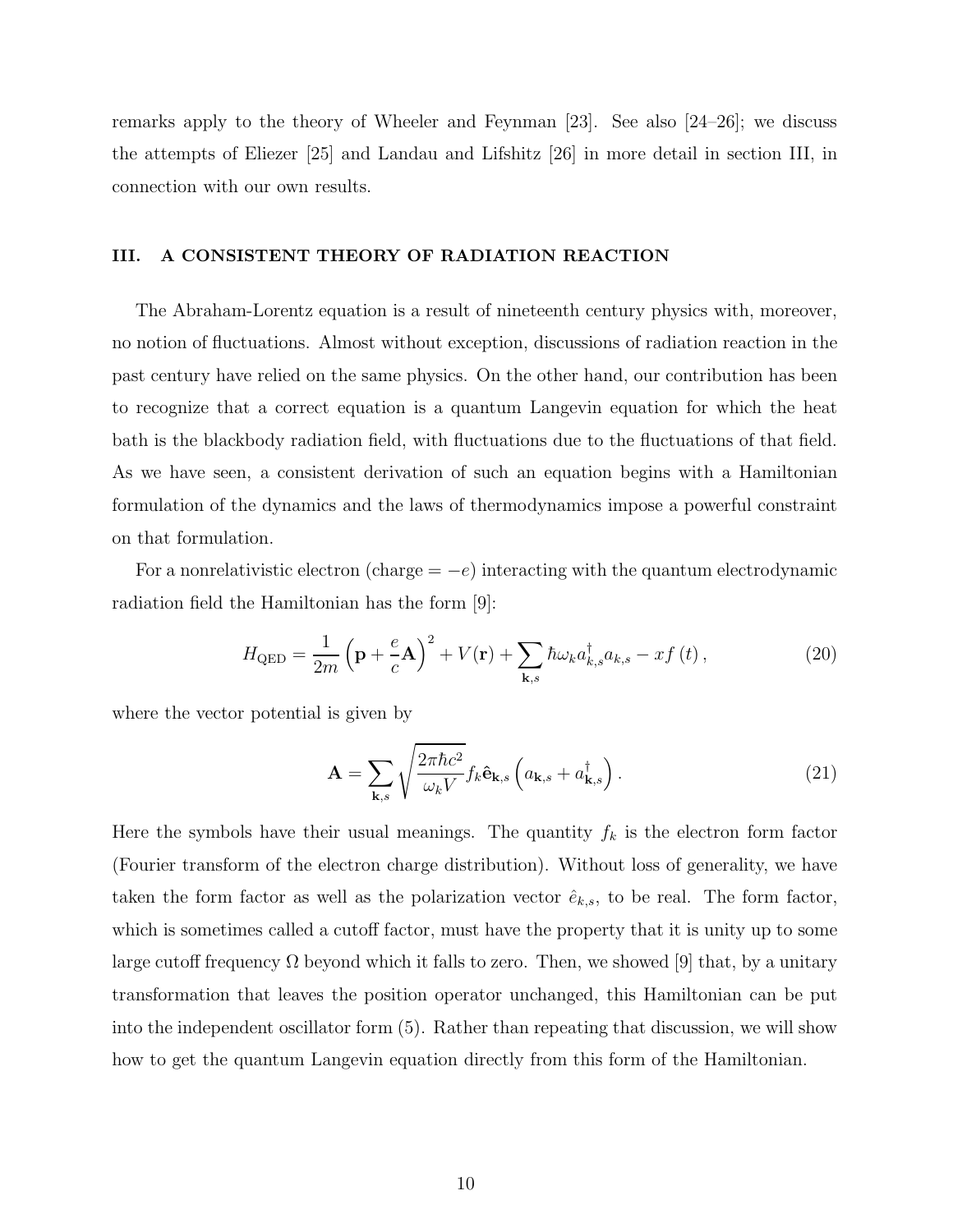The Heisenberg equations of motion are

$$
\dot{\mathbf{r}} = \frac{1}{i\hbar} [\mathbf{r}, H_{\text{QED}}] = \frac{\mathbf{p} + \frac{e}{c}\mathbf{A}}{m},
$$
\n
$$
\dot{\mathbf{p}} = \frac{1}{i\hbar} [\mathbf{p}, H_{\text{QED}}] = -\frac{\partial V}{\partial \mathbf{r}} + f(t),
$$
\n
$$
\dot{a}_{\mathbf{k},s} = \frac{1}{i\hbar} [a_{\mathbf{k},s}, H_{\text{QED}}] = -i\omega_k - i\sqrt{\frac{2\pi e^2}{\hbar \omega_k V}} f_k \hat{\mathbf{e}}_{\mathbf{k},s} \cdot \frac{\mathbf{p} + \frac{e}{c}\mathbf{A}}{m}.
$$
\n(22)

Eliminating the particle momentum operator between the first two equations, we get the particle equation of motion:

$$
m\ddot{\mathbf{r}} + \frac{\partial V}{\partial \mathbf{r}} = \frac{e}{c}\dot{\mathbf{A}}.
$$
 (23)

The solution of the last equation can be written

$$
a_{\mathbf{k},s}(t) = a_{\mathbf{k},s}^{(h)}(t) - i\sqrt{\frac{2\pi e^2}{\hbar\omega_k V}} f_k \hat{\mathbf{e}}_{\mathbf{k},s} \cdot \int_{-\infty}^t dt' e^{-i\omega_k(t-t')} \dot{\mathbf{r}}(t'),\tag{24}
$$

where  $a_{\mathbf{k},s}^{(h)}(t)$  is the solution of the homogeneous equation, corresponding to free motion of the bath in the absence of the electron. Putting this in the expression (21) for the vector potential, we find

$$
\mathbf{A}\left(t\right) = \mathbf{A}^{\left(h\right)}\left(t\right) - \frac{4\pi e c}{V} \sum_{\mathbf{k},s} \frac{f_k^2}{\omega_k} \int_{-\infty}^t dt' \sin\left[\omega_k \left(t - t'\right) \hat{\mathbf{e}}_{\mathbf{k},s} \hat{\mathbf{e}}_{\mathbf{k},s} \cdot \dot{\mathbf{r}}\left(t'\right)\right].\tag{25}
$$

The sum over s is the sum over the two polarization directions perpendicular to  $\bf{k}$ , so we have  $\sum_s \hat{\mathbf{e}}_{\mathbf{k},s} \hat{\mathbf{e}}_{\mathbf{k},s} \cdot \dot{\mathbf{r}} = \dot{\mathbf{r}} - \hat{\mathbf{k}} \cdot \dot{\mathbf{r}} \hat{\mathbf{k}}$ . Next we form the limit of an infinite quantization volume, using the prescription  $\sum_{\mathbf{k}} \to \frac{V}{(2\pi)^3} \int d\mathbf{k}$ . With this the particle equation of motion (23) takes the form of a quantum Langevin equation:

$$
m\ddot{\mathbf{r}} + \int_{-\infty}^{t} dt' \mu (t - t') \dot{\mathbf{r}} (t') + \frac{\partial V}{\partial \mathbf{r}} = \mathbf{F} (t) + f (t) , \qquad (26)
$$

where the memory function is

$$
\mu(t) = \frac{4e^2}{3\pi c^3} \int_0^\infty d\omega_k \omega_k^2 f_k^2 \cos\left(\omega_k t\right) \theta\left(t\right),\tag{27}
$$

and the fluctuating operator force is

$$
\mathbf{F}\left(t\right) = \frac{e}{c}\dot{\mathbf{A}}^{(h)}\left(t\right). \tag{28}
$$

Note that these expressions for the memory function and the fluctuating force satisfy the general feature that they depend only on the bath parameters, independent of the particle mass and the external potential.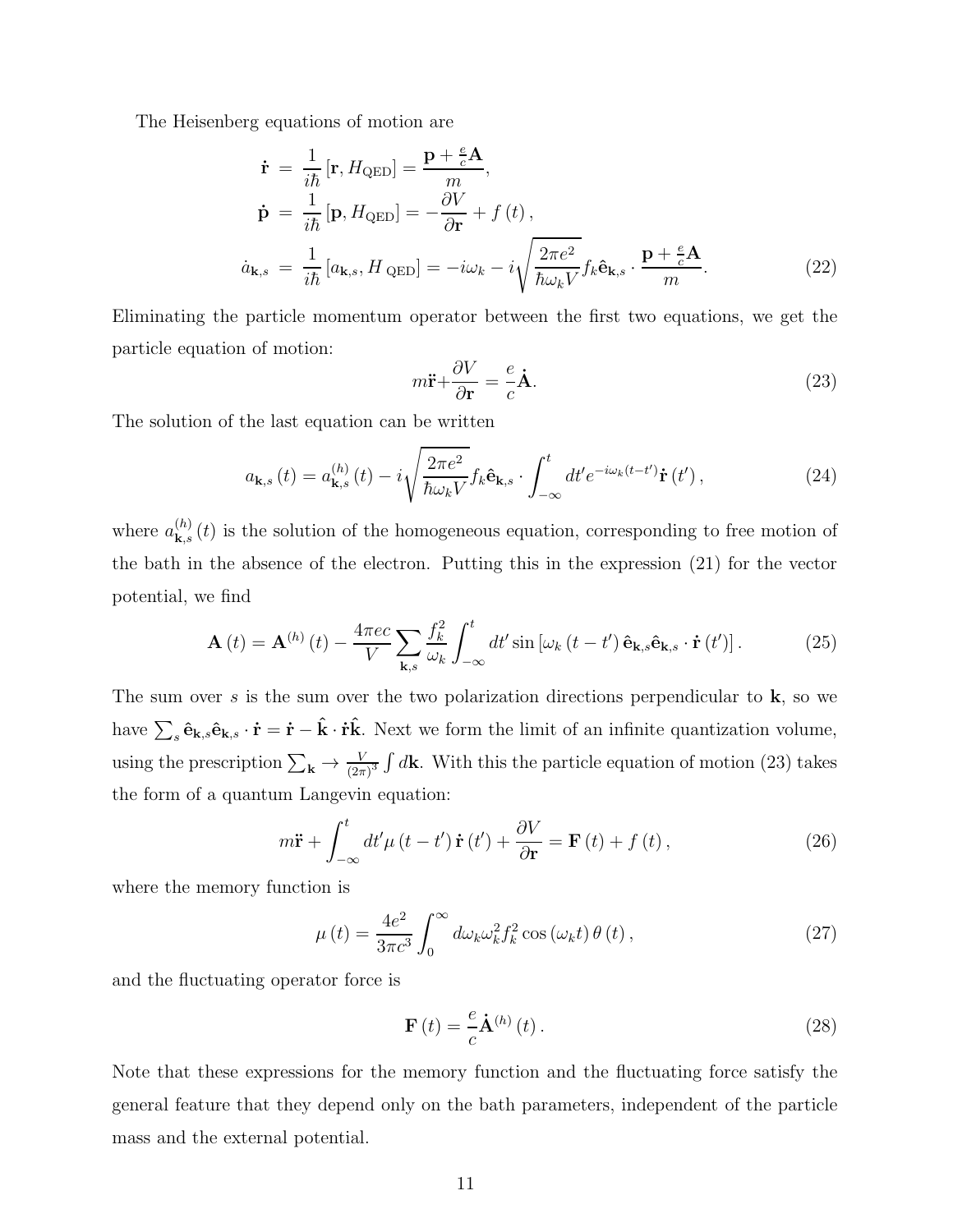From the expression (27) for the memory function, we find that the spectral distribution is

$$
\operatorname{Re}\left[\tilde{\mu}\left(\omega+i0^{+}\right)\right] = \frac{4\pi e^2}{6\pi c^3} \int d\omega_k \omega_k^2 f_k^2 \delta\left(\omega - \omega_k\right) = \frac{2e^2 \omega^2}{3c^3} f_k^2. \tag{29}
$$

The physically significant results for this model should not depend upon details of the electron form factor, subject, of course, to the condition that it be unity up to some large frequency  $\Omega$  and falls to zero thereafter. A convenient form which satisfies this condition is

$$
f_k^2 = \frac{\Omega^2}{\omega_k^2 + \Omega^2}.\tag{30}
$$

Using this in the expression (29) for the spectral distribution, the Stieltjes inversion formula (13) gives

$$
\tilde{\mu}(z) = \frac{2e^2}{3c^3} \frac{z\Omega^2}{z + i\Omega}.
$$
\n(31)

Finally, with the form (30) for the form factor, the expression (27) for the memory function can be evaluated to give

$$
\mu(t) = \frac{2e^2}{3c^3} \Omega^2 \left(2\delta\left(t\right) - \Omega e^{-\Omega t}\right) \theta\left(t\right). \tag{32}
$$

Put this in the equation of motion (note  $\delta(t)\theta(t)$  is "half"  $\delta(t)$ ) with  $V(\mathbf{r},t) = \frac{1}{2}Kr^2 - \mathbf{r} \cdot \mathbf{f}(t)$ , corresponding to an external oscillator potential and an applied force  $f(t)$ . Then multiply both sides by  $e^{\Omega t}$  and differentiate with respect to t, to get the equation of motion in the form:

$$
\frac{1}{\Omega}m\ddot{\mathbf{r}} + \left(m + \frac{2e^2}{3c^3}\Omega\right)\ddot{\mathbf{r}} + \frac{1}{\Omega}K\dot{\mathbf{r}} + K\mathbf{r} = \mathbf{f}\left(t\right) + \frac{1}{\Omega}\dot{\mathbf{f}}\left(t\right) + \mathbf{F}\left(t\right) + \frac{1}{\Omega}\dot{\mathbf{F}}\left(t\right). \tag{33}
$$

For motion for which the typical frequencies are much below the cutoff frequency  $\Omega$ , this becomes of the form for a free particle, but with a renormalized mass:

$$
M = m + \frac{2e^2\Omega}{3c^3}.\tag{34}
$$

The mass M is interpreted as the observed mass of the electron, although at ultrahigh frequencies  $m$ , the bare mass, reappears. Now with this interpretation the bare mass, what we have up till now been calling the electron mass, is no longer observable, but is given in terms of the observed quantities through

$$
m = M\left(1 - \Omega \tau_e\right),\tag{35}
$$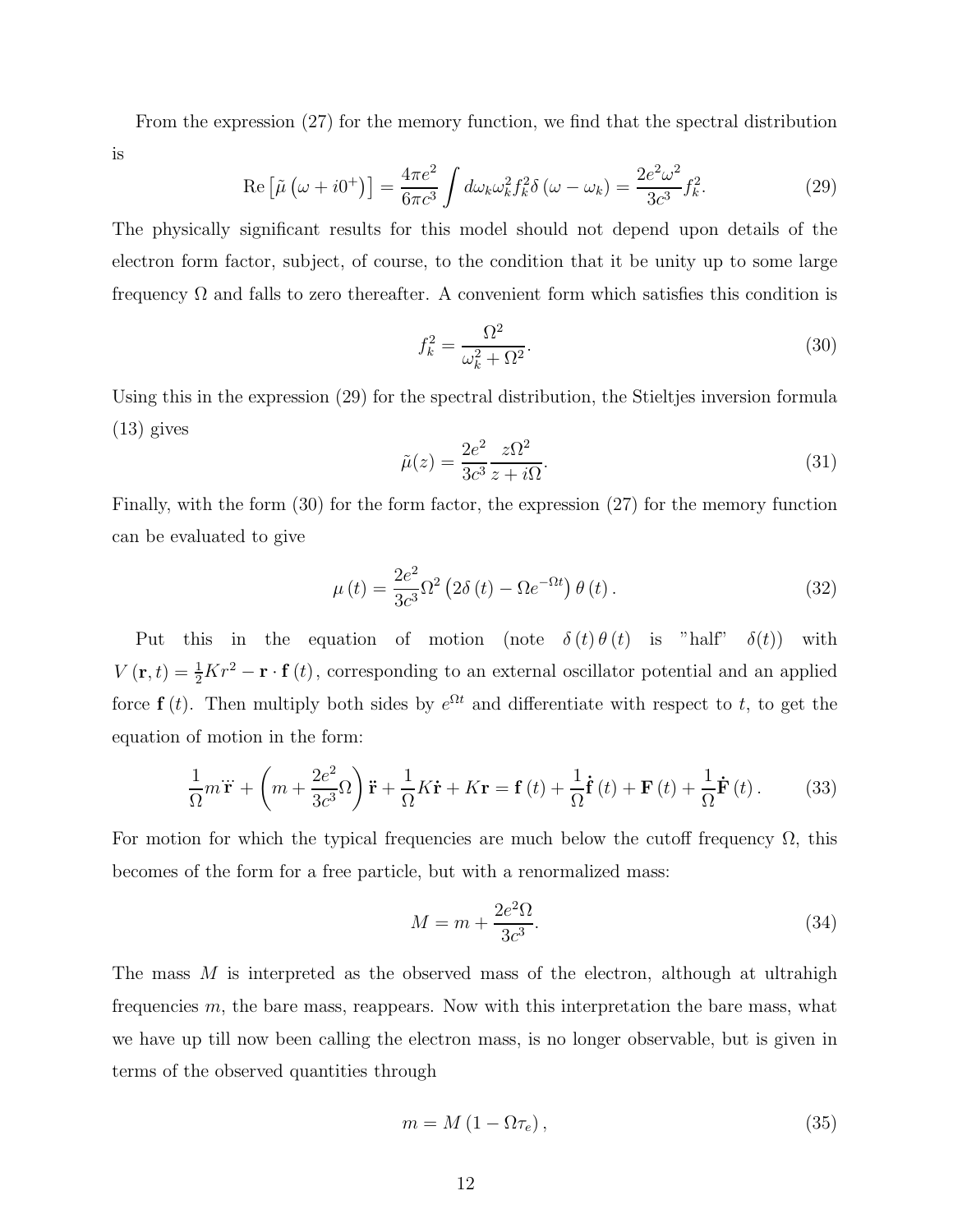where  $M = 9.11 \times 10^{-28} g$  and  $\tau_e = 2e^2/3Mc^3 = 6.25 \times 10^{-24} s$ . With this expression for the bare mass, the equation (33) can be written

$$
M\left(\frac{1}{\Omega} - \tau_e\right)\ddot{\mathbf{r}} + M\ddot{\mathbf{r}} + \frac{1}{\Omega}K\dot{\mathbf{r}} + K\mathbf{r} = \mathbf{F}\left(t\right) + \frac{1}{\Omega}\dot{\mathbf{F}}\left(t\right) + \mathbf{f}\left(t\right) + \frac{1}{\Omega}\dot{\mathbf{f}}\left(t\right). \tag{36}
$$

Within the framework of our model, this is an exact Heisenberg operator equation of motion.

For the purpose of making contact with the Abraham-Lorentz and other classical equations, in Eq. (36) we will take mean values, set  $K = 0$  and specialize to one dimension. Thus, the fluctuating force  $F(t)$  is eliminated and all quantities are now to be interpreted as classical quantities and we obtain

$$
M\left(\Omega^{-1} - \tau_e\right) \ddot{x}(t) + M\ddot{x}(t) = f(t) + \Omega^{-1} \dot{f}(t). \tag{37}
$$

We immediately see that the Abraham-Lorentz equation (18) follows if we take  $\Omega \to \infty$ , corresponding to a point-electron model for the electron. But in this limit the bare mass (35) is negative infinity. This is the source of the runaway solutions that plague that model.

If the bare mass is to be positive the relation (35) puts a constraint on the cutoff frequency:

$$
\Omega \le \tau_e^{-1} \tag{38}
$$

and hence the point electron model, associated with the Abraham-Lorentz equation, is ruled out. The largest possible value of the cutoff consistent with this constraint is  $\Omega = \tau_e^{-1}$ , corresponding to zero bare mass. Choosing this value of the cutoff, the equation of motion (36) becomes

$$
M\ddot{\mathbf{r}} + \tau_e K \dot{\mathbf{r}} + K\mathbf{r} = \mathbf{f}(t) + \tau_e \dot{\mathbf{f}}(t) + \mathbf{F}(t) + \tau_e \dot{\mathbf{F}}(t).
$$
 (39)

This is a rather striking exact result in that it is only a second-order equation with the only parameter being  $\tau_e$ . Its form is a result of our choice (30) for the cutoff function with the choice  $\Omega = \tau_e^{-1}$ . Other forms of the cutoff function will give rise to terms on the right hand side of higher order in  $\tau_e$ , but the first order term is the same for all. Since these higher order terms reflect meaningless details of the cutoff function, we feel that the simple equation (39) is the one of choice. It is our key result.

The case usually discussed in the literature corresponds to a free classical particle  $(K = 0)$ with neglect of fluctuations  $(F(t) = 0)$  and motion in one dimension, where our equation (39) specializes to the form

$$
M\ddot{x} = f(t) + \tau_e \dot{f}(t). \quad \text{Ford-O'Connell.} \tag{40}
$$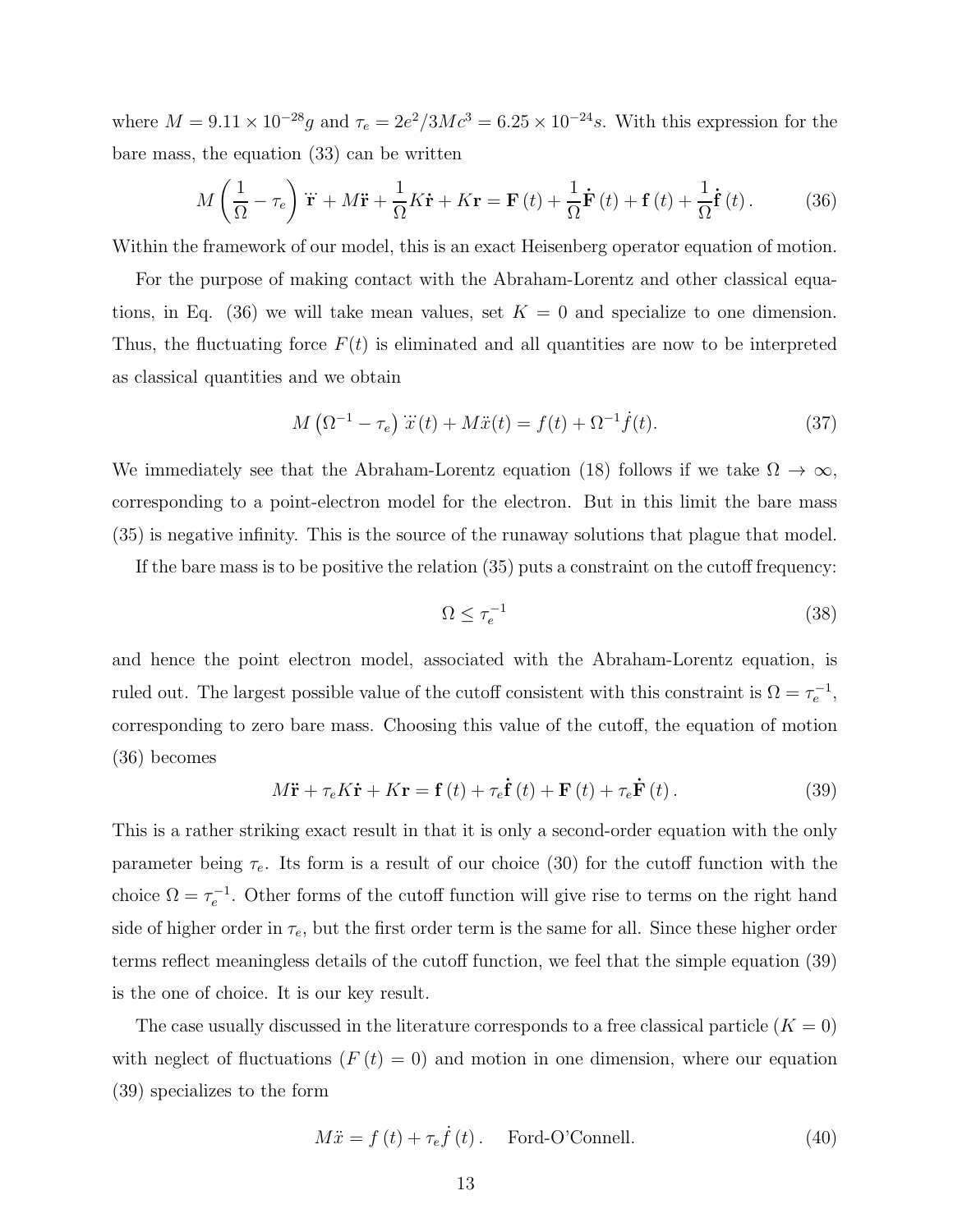We emphasize that  $f(t)$  is a general time-dependent external field. In the particular case where this field is an electric field, we found that [27, 28]

$$
f(t) = \left(\frac{1}{1 + \omega^2 \tau_e^2}\right)^{1/2} \quad e \ E(t), \tag{41}
$$

which, except for very large frequencies  $\omega$  is essentially  $e E(t)$ . It is of interest to note that Eliezer [25], whose approach was to postulate what he considered possible solutions, also wrote down (40) with  $f(t) = e E(t)$  [see Eliezer's equation (9)]. Landau and Lifshitz [26] later obtained by a method of successive approximations to the Abraham-Lorentz equation a result similar to that of Eliezer. Of course, neither of these investigators realized that all departures from the AL equation require the existence of a charge with structure.

Equation (40) is to be compared with the Abraham-Lorentz equation (18). Indeed, if in that equation we assume that in first approximation the term  $-M\tau_e\ddot{x}$  is small and can be neglected, we get  $M\ddot{x} \cong f(t)$  and  $-M\tau_e\ddot{x} \cong -\tau_e\dot{f}(t)$ , giving our equation (40). This is essentially the argument used by Eliezer [25] and by Landau and Lifshitz [26] to get a corresponding result. But, due to the existence of runaway solutions, the term  $-M\tau_e\dddot{x}$  is never small for all times, so their argument is flawed. On the other hand, as we have seen, our equation (40) is the result of a consistent theory with consistent approximations.

Forming the Fourier transform of equation (39), we can write the solution as

$$
\tilde{\mathbf{r}}\left(\omega\right) = \alpha\left(\omega\right)\left[\tilde{\mathbf{f}}\left(\omega\right) + \tilde{\mathbf{F}}\left(\omega\right)\right],\tag{42}
$$

where the polarizability is given by

$$
\alpha(\omega) = \frac{1 - i\omega\tau_e}{-M\omega^2 + (1 - i\omega\tau_e)K}.
$$
\n(43)

As a simple application we can calculate the autocorrelation (17) in the classical limit  $(\hbar \rightarrow 0)$ . With the polarizability (43) we find

$$
\frac{1}{2} \langle x(t)x(0) + x(0)x(t) \rangle = \frac{2kT\tau_e}{M\pi} \int_0^\infty d\omega \frac{\omega^2}{(\omega_0^2 - \omega^2)^2 + \gamma^2 \omega^2} \cos(\omega t)
$$

$$
= \frac{kT}{K} e^{-\gamma|t|/2} \left[ \cos(\omega_1 t) - \frac{\gamma}{2\omega_1} \sin(\omega_1 |t|) \right], \tag{44}
$$

where

$$
\omega_0^2 = \frac{K}{M}, \quad \gamma = \frac{K\tau_e}{M}, \quad \omega_1 = \sqrt{\omega_0^2 - \frac{\gamma^2}{4}}.
$$
 (45)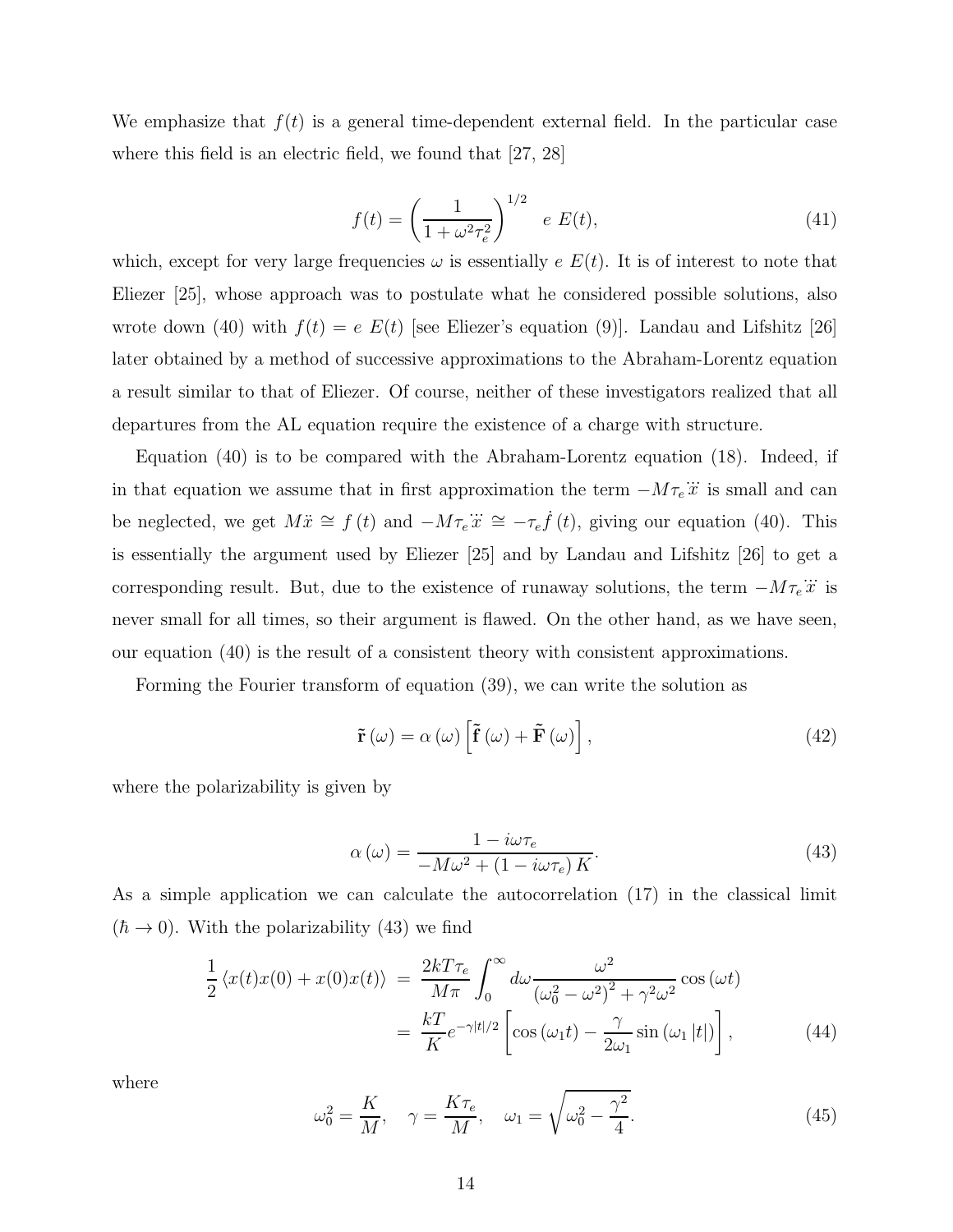If we make the same calculation with the Abraham-Lorentz equation we find an autocorrelation that grows exponentially in time, a clearly unphysical result which shows that in the presence of fluctuations the problem of runaway solutions is inescapable.

It is well known that the Abraham-Lorentz equation is compatible with the Larmor formula for the radiated power. However, for our equation (40) we find that the total electromagnetic energy radiated from a confined current distribution [28, 29] is

$$
W_{\rm R} = \frac{2e^2}{3c^3} \int_{-\infty}^{\infty} dt \left(\frac{\mathbf{f}(t)}{M}\right)^2.
$$
 (46)

This is our generalization of the Larmor formula. If we make the replacement  $f(t) \rightarrow$ M**ï**, which corresponds to setting  $\tau_e = \Omega^{-1} \to 0$ , we get the familiar form of the Larmor formula. Thus we see that our expression (46) for the radiated energy is compatible with our form (40) of the equation of motion, just as the Larmor expression is compatible with the Abraham-Lorentz equation. Finally, we should emphasize that for a force  $f(t)$  that is slowly varying on a time scale  $\tau_e$  the difference between the two expressions is negligibly small but our expression is in terms of the aplied force, as distinct from the theoretically derived acceleration.

At first, one might be surprised that (39) predicts that for a free particle  $(K = 0)$  there is no radiation if the external force is constant whereas (46) seems to state otherwise. The answer is that (46) was derived, as is usual, with the assumption that  $f(t)$  is switched on in the distant past and off in the distant future. For a force that is switched on, is constant for a long time, and then switched off, there is no radiation during the intermediate times of constant force [29], yet the total radiated energy is correctly given by the formula (46). This was verified in an explicit example [30]. With some exceptions, it appears that this simple explanation was often missed in the endless debate surrounding this problem in the past (where, in dealing with the Abraham-Lorentz equation, the argument centred on constant acceleration). The most notable exception was Feynman [31] who states that "- - we have inherited a prejudice that an accelerating charge should radiate – the power radiated by an accelerating charge [the Larmor formula] has led us astray," and he then goes on to discuss the limited validity of the Larmor formula and the fact that "- - it does not suffice to tell us " when," the energy is radiated".

Finally, we point out that our equation (39) is not only free of runaway solutions but is also consistent with the optical theorem and the standard formulas for the Rayleigh and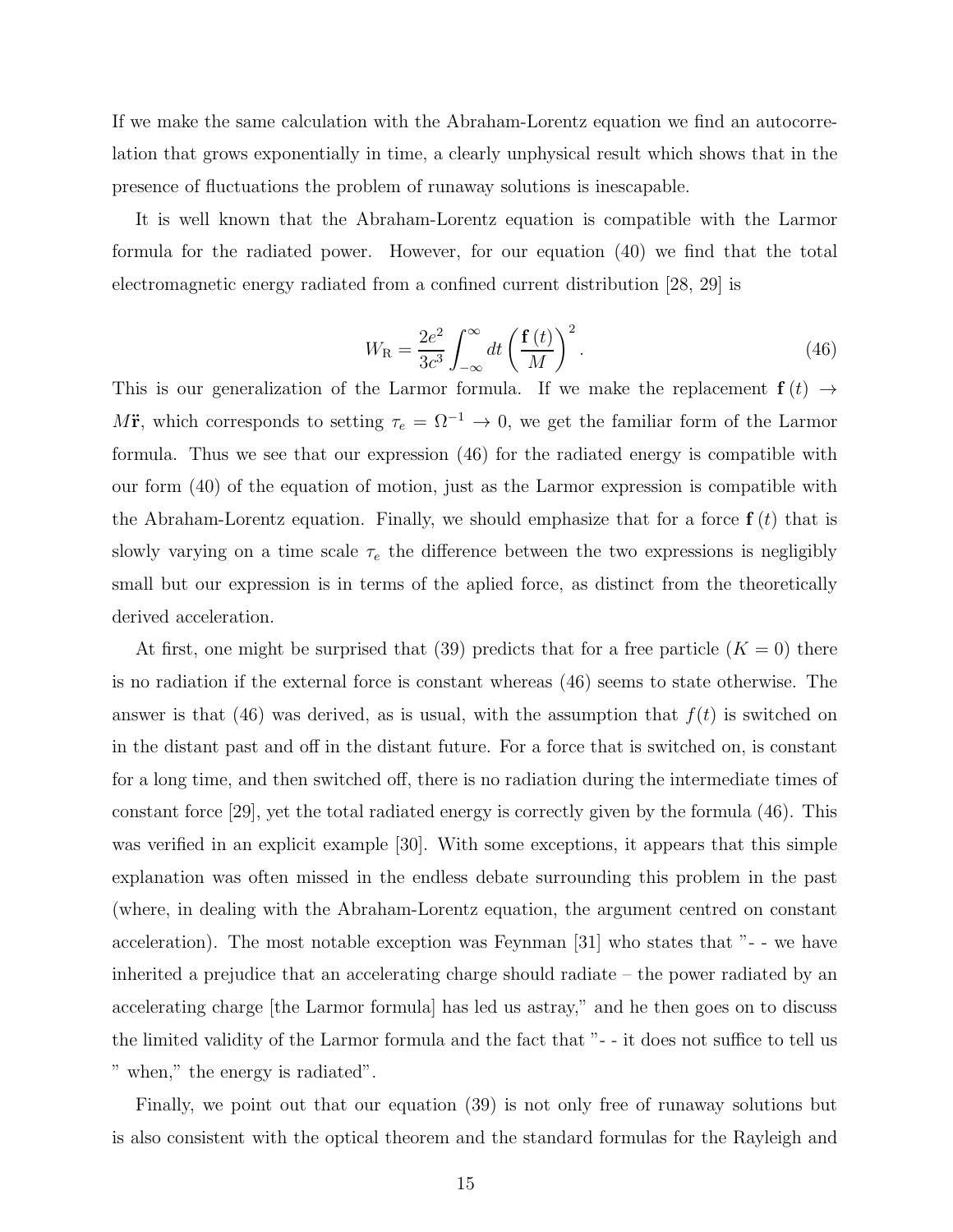Thomson scattering cross sections [27]. Moreover, the corresponding polarizability (43), since it is analytic in the upper half  $\omega$  plane, is consistent with the basic physical requirement of causality.

It is also interesting to note that in our first paper in this general area [8], we considered the motion of a charged particle in a radiation field, with the purpose of finding the effect of temperature on atomic energy levels (and, of course, this was the framework we later used for the treatment of radiation from the electron). This followed much earlier work by Knight [32] at a time when it was considered that the effects were so small as to be unobservable. However, using high-precision laser spectroscopic techniques, in a remarkable paper, Hollberg and Hall [33] were able to measure fractional shifts of  $\sim 2 \times 10^{-12}$ . In our approach, since temperature was involved, we were obliged to consider thermodynamics and, in particular, free energy. As a result, we obtained a striking exact result for the free energy of a quantum oscillator interacting with a blackbody radiation field, which we used to obtain agreement [34] with the experimental results obtained for the energy shifts due to temperature [33]. Later, when a flurry of paper appeared claiming the laws of thermodynamics were invalid in the quantum arena, we were able to show, using this same free energy result, that these claims were in fact incorrect [35].

#### IV. RADIATION REACTION: RELATIVISTIC THEORY

Analogous to Dirac's extension of the Abraham-Lorentz equation [21], we have proposed an extension of our equation (39) to the relativistic domain [30]. The form is

$$
M\frac{du^{\mu}}{d\tau} = \frac{e}{c}F^{\mu}_{\kappa}u^{\kappa} + \tau_{e}\frac{e}{c}\left(\frac{d}{d\tau}F^{\mu}_{\lambda}u^{\lambda} - \frac{1}{c^{2}}u^{\mu}u^{\kappa}\frac{d}{d\tau}F_{\kappa\lambda}u^{\lambda}\right),\tag{47}
$$

where  $F^{\mu\nu}$  is the external electromagnetic field tensor and

$$
u^{\mu} = \frac{dx^{\mu}}{d\tau}, \quad d\tau = \frac{1}{c} \sqrt{g_{\mu\nu} dx^{\mu} dx^{\nu}} = \sqrt{1 - \frac{v^2}{c^2}} dt. \tag{48}
$$

This equation is consistent with the constraint

$$
g_{\mu\nu}u^{\mu}u^{\nu} = c^2,\tag{49}
$$

and in the nonrelativistic limit  $(c \to \infty)$  reduces to our equation (39) for the special case of a free particle  $(K = 0)$  and for the mean motion with no fluctuation  $(F(t) = 0)$ . Also in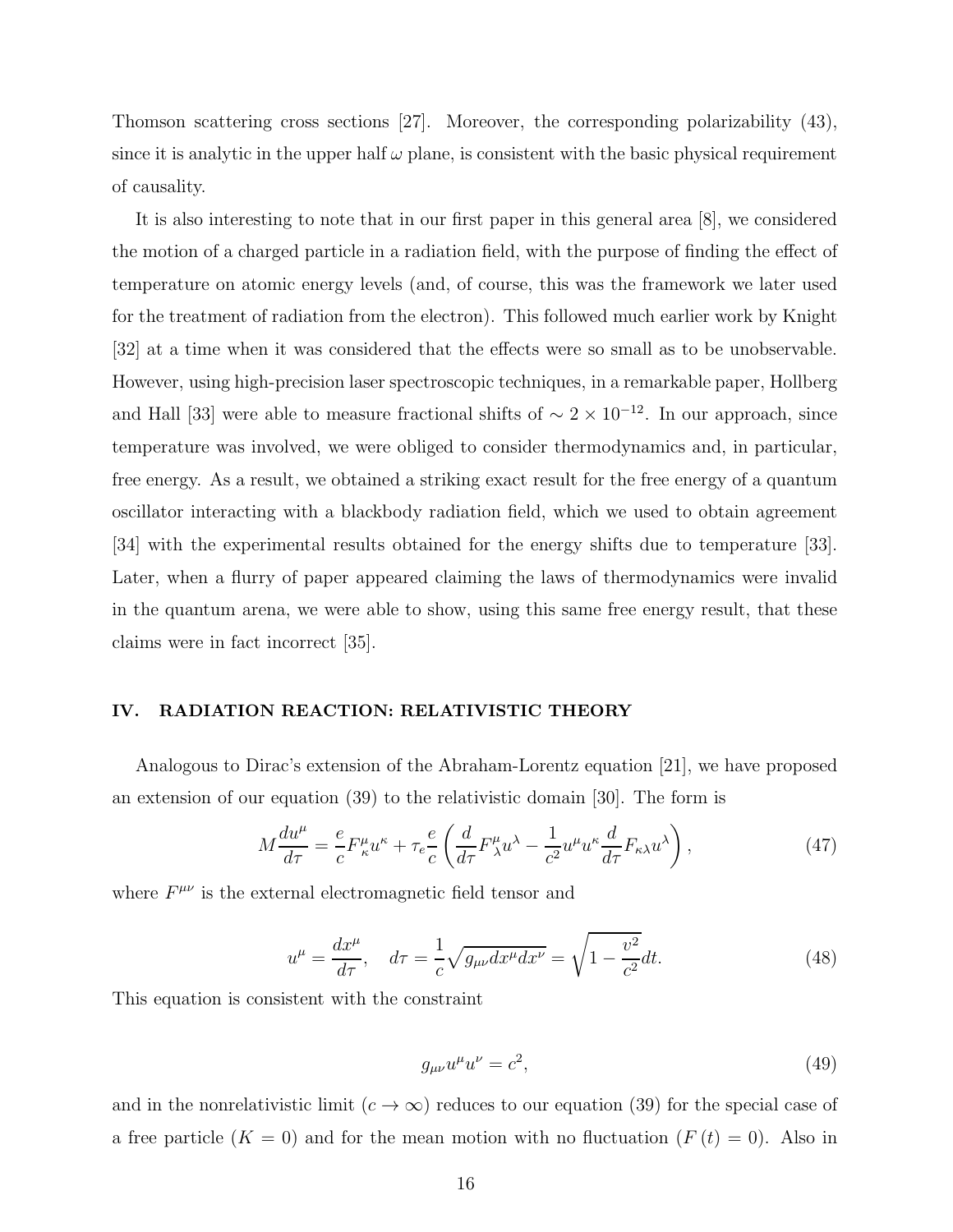that limit, the applied force is  $f(t) = eE(t)$ , which tells us that the equation is really only valid for spatially uniform (although possibly time dependent) fields.

It is also of interest to note that our equation of motion (47) can be written in the three-vector form

$$
M\frac{d\gamma \mathbf{v}}{dt} = \mathbf{F} + \tau_e \left[ \gamma \frac{d\mathbf{F}}{dt} - \frac{\gamma^3}{c^2} \left( \frac{d\mathbf{v}}{dt} \times (\mathbf{v} \times \mathbf{F}) \right) \right].
$$
 (50)

Here  $\mathbf{v} = \dot{\mathbf{r}}, \gamma = \sqrt{1 - v^2/c^2}$  and

$$
\mathbf{F} = e\left(\mathbf{E} + \mathbf{v} \times \mathbf{B}\right),\tag{51}
$$

is the Lorentz force with  $E$  and  $B$  the electric and magnetic fields. We note that the corrections to the non-relativistic results are of order  $(v/c)^2$ , as one might expect.

In [30] we presented an exact solution of this equation for the case of an electron travelling between the plates of a parallel-plate capacitor, for which the electric field is uniform between the plates and zero otherwise. The result shows explicitly the radiation occurs only as the electron enters and leaves the field.

# V. FLUCTUATION AND QUANTUM EFFECTS

Earlier discussions of radiation reaction were generally based on classical electrodynamics and implicitly assumed that fluctuations could be neglected. For the most part, our discussion above was equivalent with such a classical description, with the fluctuation force eliminated by taking mean values. As we have seen in our example (44), in the classical limit this corresponds to zero temperature, which is not a serious limitation for the classical theory. However, in the quantum theory zero point fluctuations are always present. As an example of the importance of quantum fluctuations, we consider the commutator of the position and velocity. Forming the commutator of  $\bf{r}$  with the first of equations (22), using the canonical commutation we find when specialized to one dimension,  $[x(t), \dot{x}(t)] = i\hbar/m$ , where  $m$  is the bare mass. However, using the expression  $(43)$  for the polarizability, the formula (17) for the non-equal time commutator can be readily evaluated and it is obvious that only the renormalized mass appears. In particular, in the limit as  $t'$  approaches  $t$  from above or below we find that  $[x(t), \dot{x}(t \pm 0^+)] = i \frac{\hbar}{M}$  $\frac{h}{M}(1-\gamma\tau_e)$ , with M the renormalized mass. For a detailed discussion see [36].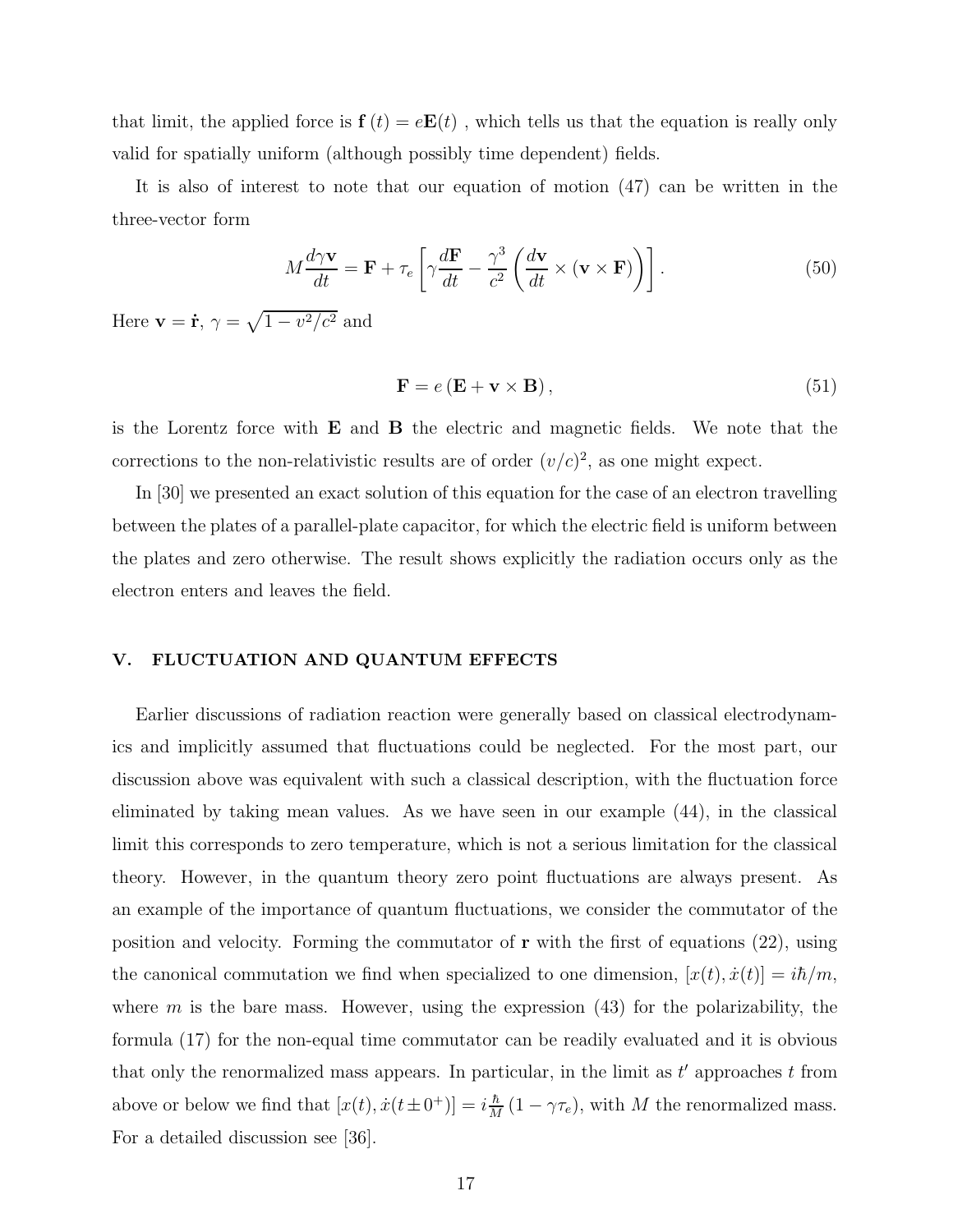As another example of a quantum fluctuation phenomenon, consider the mean square displacement of a harmonically bound electron at zero temperature, obtained by setting  $t' = t$  in the correlation (17) and forming the zero temperature limit. With the expression (43) for  $\alpha(\omega)$ , we obtain an expression in terms of an integral that is logarithmically divergent. However, inclusion of retardation would make the integral finite with an upper limit approximately equal to  $Mc^2/\hbar$ .[37] With this mean square displacement is found to be

$$
\left\langle x^{2}\right\rangle_{T=0} \cong \frac{\hbar}{2M\omega_{0}} \left(1 + \frac{2\omega_{0}\tau_{e}}{\pi} \log \frac{Mc^{2}}{\hbar \omega_{0}}\right). \tag{52}
$$

Since  $\omega_0 \tau_e$  is presumed very small this corresponds to a small increase over the leading factor, which is the mean square width of the oscillator ground state.

Finally, we remark on quantum tunneling in a dissipative system. For most systems of interest it was found that dissipation decreases tunneling rates. However, in the case of the blackbody radiation field, we found that tunneling actually increased [38]. The reason for this exception to the general rule is the presence of mass renormalization.

#### VI. MISCELLANEOUS APPLICATIONS

The case of constant friction is of special interest. There the spectral distribution is independent of  $\omega$ : Re  $[\tilde{\mu}(\omega + i0^+)] = \zeta$ , the friction constant. This is frequently referred to as an Ohmic heat bath. The equation (6) then takes the form:

$$
m\ddot{x} + \zeta \dot{x} + V'(x) = F(t). \tag{53}
$$

This is the same form as the original, classical form of the Langevin equation but here, of course, x and  $F$  are operators. In this case, since the past motion does not appear, one says there is no memory. On the other hand, the autocorrelation of the quantum mechanical random force [9, 39] becomes

$$
\frac{1}{2} \langle F(t)F(t') + F(t')F(t) \rangle = \frac{\zeta}{\pi} \int_0^\infty d\omega \hbar \omega \coth \frac{\hbar \omega}{2kT} \cos \left[\omega (t - t')\right]
$$

$$
= kT \zeta \frac{d}{dt} \coth \left[\Omega_T(t - t')\right]
$$

$$
= kT \zeta \left\{ -\frac{\Omega_T}{\sinh^2 \left[\Omega_T(t - t')\right]} + 2\delta (t - t') \right\}.
$$
(54)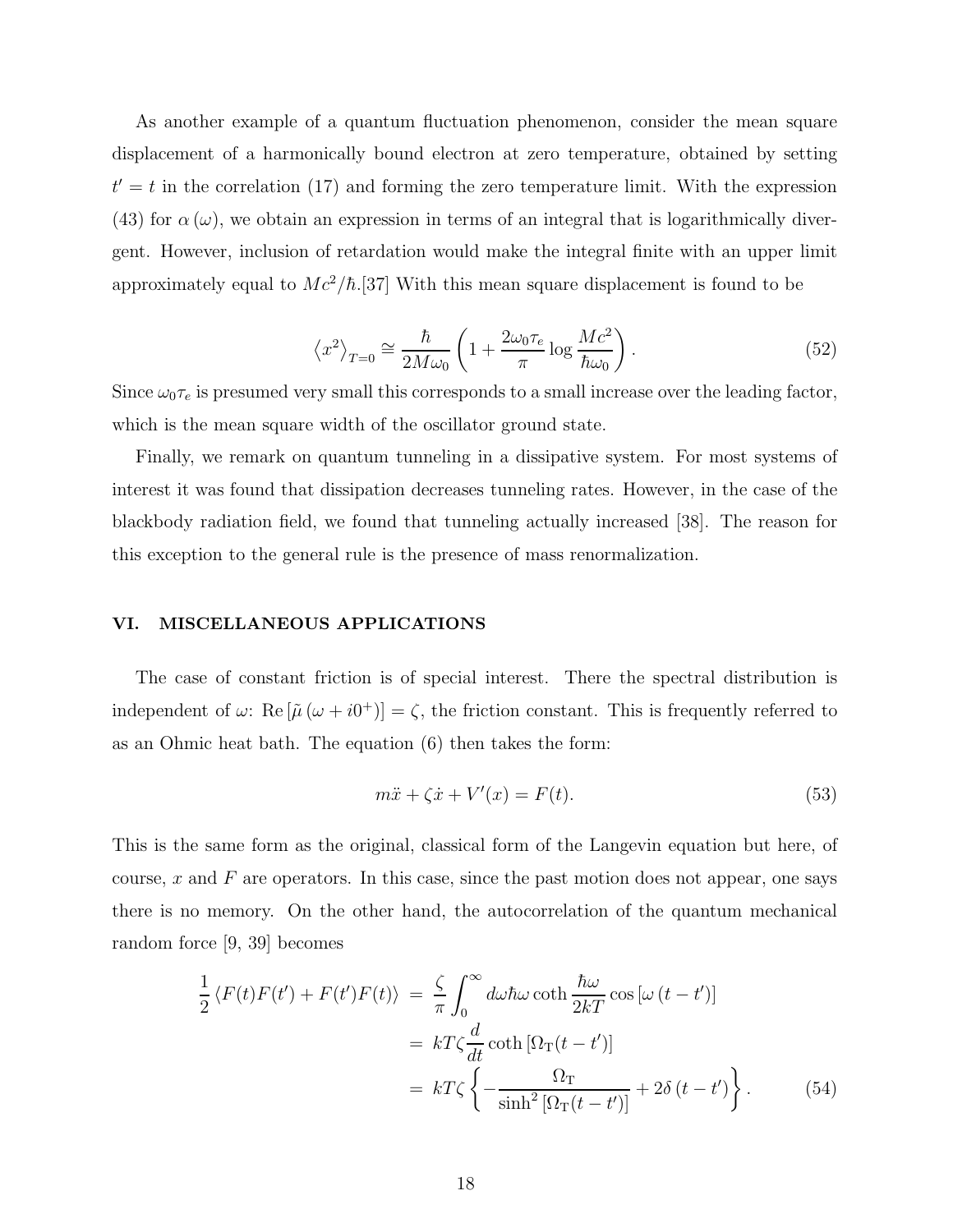where  $\Omega_{\rm T} = \pi kT/\hbar$ . In the limit  $\hbar \to 0$  this becomes the familiar form of classical Brownian motion:

$$
\langle F(t)F(t')\rangle \underset{\hbar \to 0}{\to} 2kT\zeta \delta(t - t'), \quad \text{classical.} \tag{55}
$$

The notion of a Markovian system combines two aspects: a stochastic equation with no memory, as in (53), and a delta-function correlation, as in (55). The quantum system is never Markovian, in particular the correlation at zero temperature has no delta-function

The original classical Brownian motion problem corresponds to a free particle  $(K = 0)$ , spectral distribution independent of frequency  $\omega$  and  $kT >> \hbar \omega$  (absence of quantum effects), in which case the position auto-correlation function is readily calculated, leading to an exact expression for the mean-square displacement, which for large  $t$  reduces to the Einstein result (4) for the diffusion constant. However, at low temperatures, non-Markovian quantum effects become important and cannot be neglected. Anomalous diffusion in quantum Brownian motion has also attracted much interest as an explanation of various experiments  $|40|$ .

Another application of interest relates to Josephson junctions. At first glance one might be puzzled as to how the quantum Langevin equation applies in this case. Actually, although we have used the language of particle motion in our formulation of this description, it should be clear that the description is more general than the language. Thus, the operator  $x$  in the quantum Langevin equation (6) can be a generalized displacement operator. By this we mean an operator x such that a term  $V(x,t) = -xf(t)$ , with c-number  $f(t)$ , added to the microscopic Hamiltonian of the system, results in an added term  $f(t)$  on the right-hand side of the equation of motion. One can therefore apply this description to an equation which is formally similar to the Langevin equation but in which the physical meaning of  $x$  is different. One must, however, be cautious to check the above generalized displacement property. It turns out that, for Josephson junctions, the phase difference  $\phi$  of the superconducting wave function across the junction is such a generalized displacement coordinate. This enabled us to obtain an expression for the power spectrum of the phase fluctuations (generalizing an earlier weak coupling limit result of Josephson) as well the mean square deviation of the phase and the power spectrum of the voltage fluctuations [41].

Turning to the study of small tunnel junctions, here too the quantum Langevin equation proved to be an effective tool in determining the mean-square charge fluctuation on the junction by treating the charge fluctuation as a generalized coordinate [42]. The quan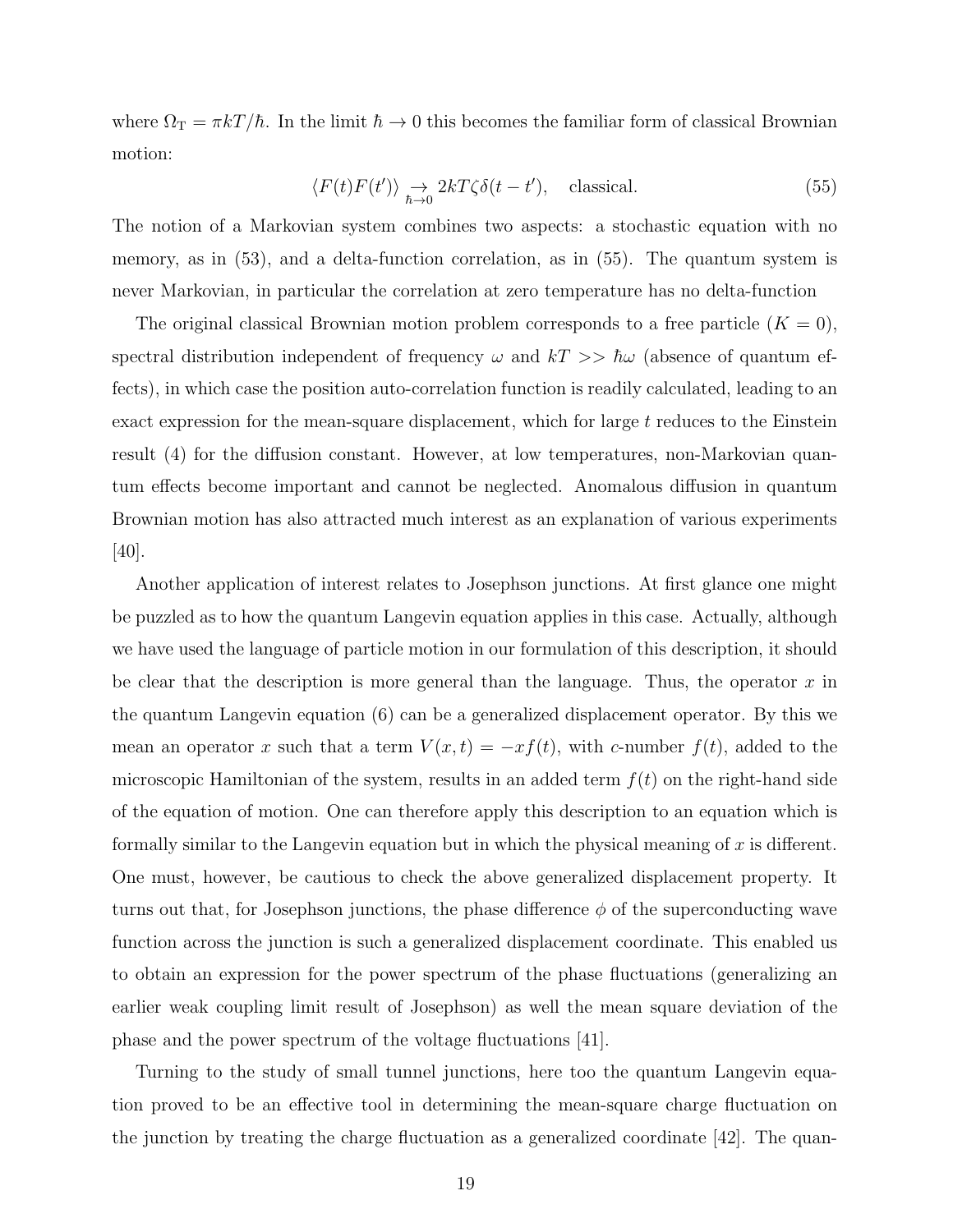tum Langevin equation has also been used to study quantum transport for a many-body system [43], the advantage being that the separation of frictional (dissipative) and random (fluctuating) forces gives a natural separation between the conductivity and the noise.

In general, the separation of fluctuations (noise) and dissipation in the quantum Langevin equation (6), together with the fluctuation-dissipation theorems, enables us to systematically analyze noise in many different systems. In particular, using (17), we were able to calculate the power spectrum of the coordinate fluctuations in a universal model which we presented for the detection of noise in gravitational wave detector systems [44].

In addition, we found that quantum effects required modification of the famous Onsager (classical) regression hypothesis [18], which states that the regression of fluctuations is governed by the macroscopic equations describing the approach to equilibrium. In other words, the so-called quantum regression theorem is only correct if one makes various approximations [45]. In fact, we claim that the correct generalization of the Onsager regression hypothesis is the fluctuation-dissipation theorem of Callen and Welton [18].

It is also of interest to note that the quantum Langevin equation has been used in a very straightforward manner to analyze the so-called Unruh radiation problem. Its use in this context was first considered by Sciama and co-workers [46] but they used various approximations which left their work open to criticism. However, we carried out an exact analysis of an oscillator (the detector) moving under a constant force with respect to zerotemperature vacuum and coupled to a one-dimensional scalar field [47]. We showed that, contrary to the conclusions reached by Unruh, this system does not radiate despite the fact that it thermalizes at the Unruh temperature.

More recently, the quantum Langevin equation has been used in the general area of mesoscopic systems and quantum information. Its use enabled us to incorporate "entanglement at all times", in contrast to the often used but more approximate master equations. In particular, it enabled us to analyze exactly the decoherence of a Schrödinger cat superposition of Gaussian states, one striking result being the conclusion that decoherence can occur even in the absence of dissipation [48], a result which does not emerge from master equation calculations. It should be noted that one finds many different master equations in the literature. However, even for what is referred to as the "exact master equation" (which are exact only in the sense that they incorporate time-dependent coefficients) [49], we presented what we feel is the most transparant exact solution [50, 51]. Our approach started with the Wigner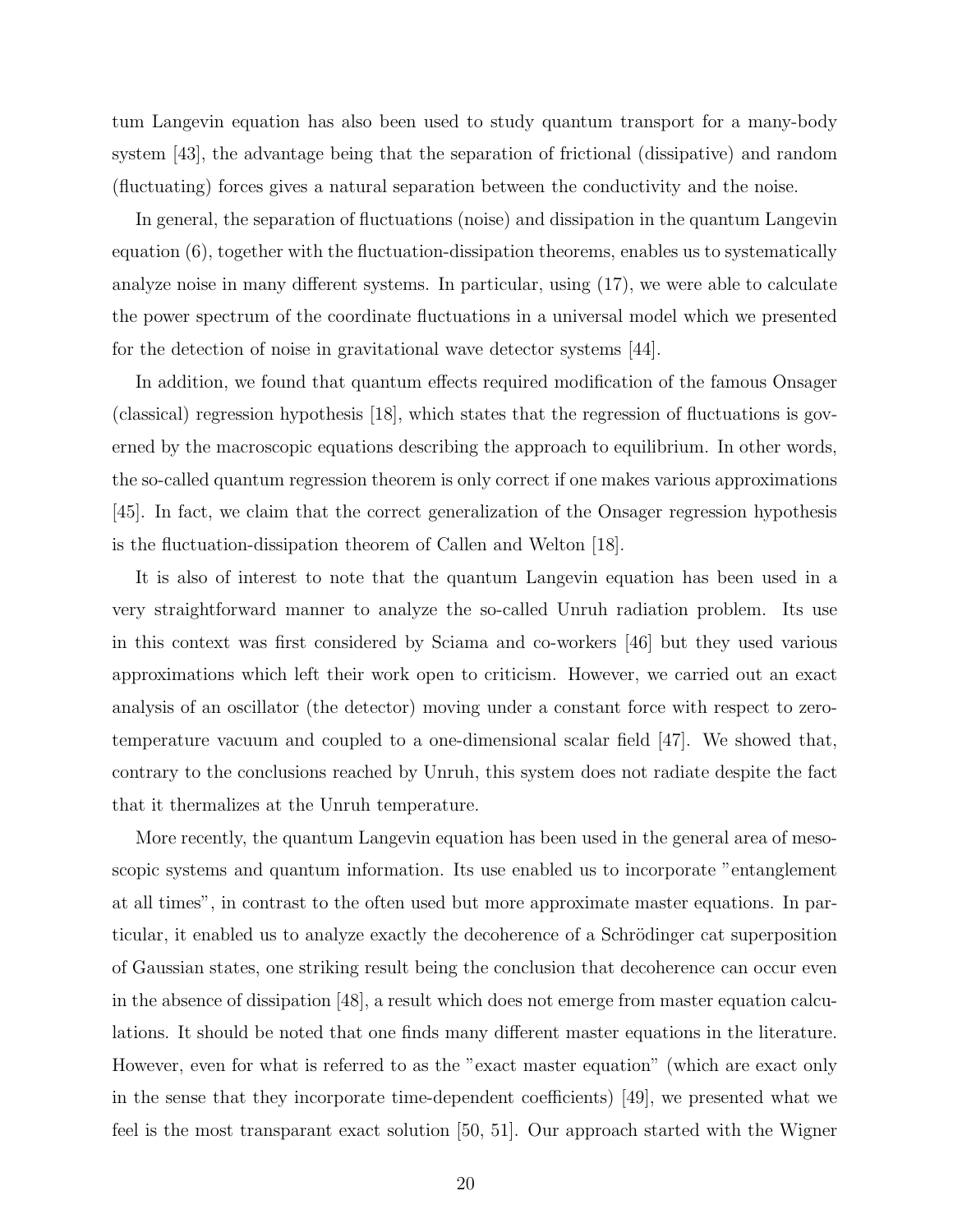function equivalent equation since the Wigner function provides the same information as the corresponding density matrix while making the calculations simpler and more transparent. One striking result we obtained is that the exact master equation problem is equivalent to the Langevin equation for the initial value problem, which was much easier to solve. We found that serious divergences arose at low temperatures [50] and that, even in the high temperature regime [52], problems also exist, notably the fact that the density matrix is not necessarily positive. In addition, Karrlein and Grabert [49] showed that there is no unique master equation, which is connected with the fact that the Onsager regression hypothesis fails in the quantum regime. By contrast, our "entanglement at all times" approach, based on the use of the quantum Langevin equation, has none of these problems [53].

Since entanglement is the essence of various schemes to build small devices for quantum information applications (cryptography, quantum computing, etc.), we used the quantum Langevin equation to examine how disentanglement occurs in two-body systems. In particular, we found that if the temperature is larger than a critical value that disentanglement can occur in the absence of dissipation [54]. However, the effect of temperature is very different for disentanglement than for decoherence because the effect is constant for all time whereas for decoherence the effect increases with time.

# VII. CONCLUSIONS

We have seen that radiation occurs when a system interacts with a heat bath. It is, in essence, a dissipative term (which is not invariant under  $t \to -t$ ) which occurs in the equation of motion of the system. More generally, it occurs in conjunction with fluctuations and the relation between these quantities is expressed in the famous quantum fluctuation-dissipation theorem. In the absence of a heat bath, we still have quantum fluctuations. However, even in the classical case, we have temperatures fluctuations. It is only in the classical case where temperature is neglected do we have zero fluctuations so that the dissipative (radiation reaction) term only appears. This is mainly the arena for discussing radiation effects in electrodynamics. More generally, as we saw above, there are many systems for which fluctuations play a key role in addition to radiation reaction.

We should remark that we have chosen to write the autocorrelation functions in their symmetric form since we found that this choice led to the most elegant presentation. However,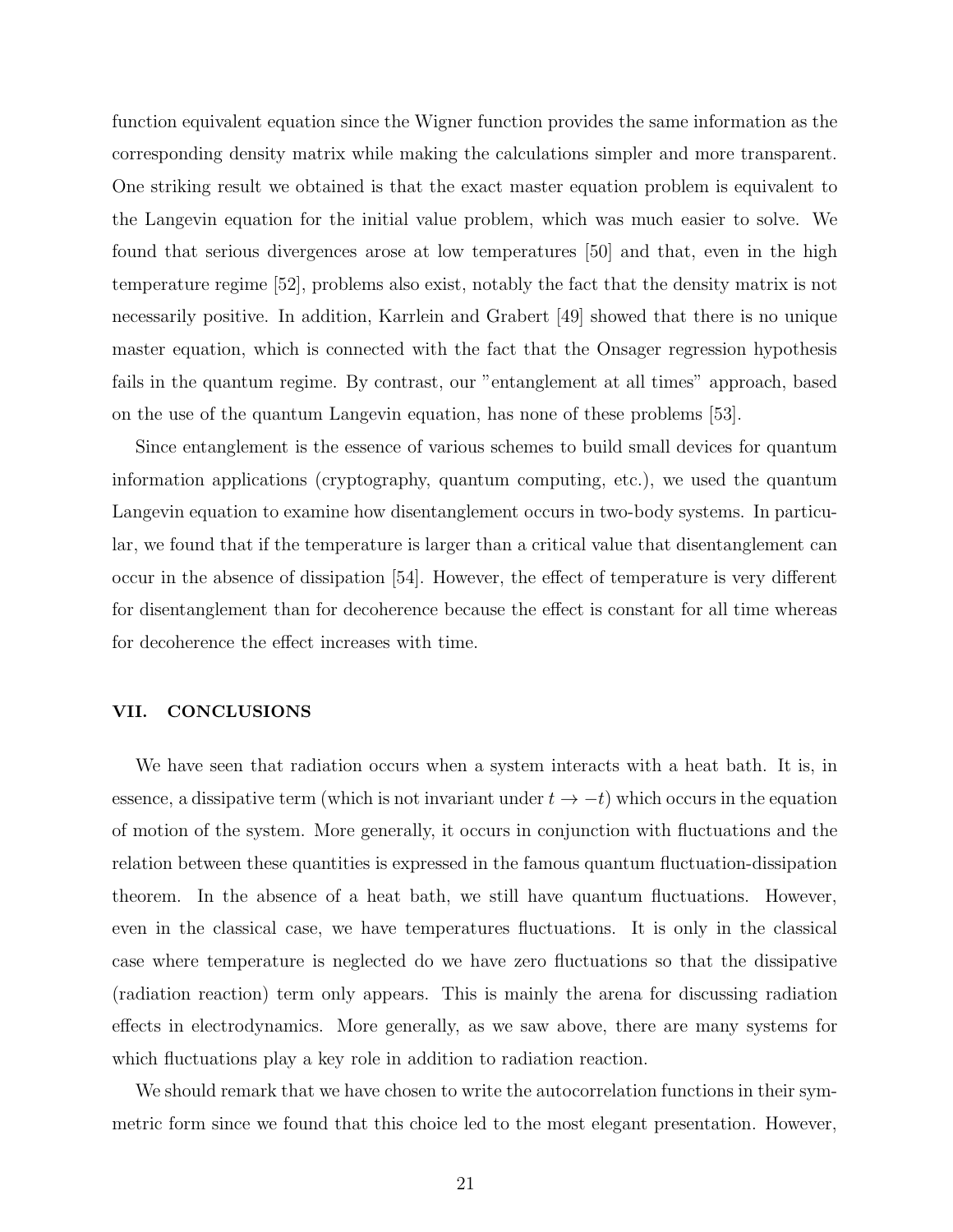clearly other choices are possible, corresponding to the normal and anti-normal ordering of the  $a^{+}$  (creation) and a (annihilation) operators, but it is clear that in all cases the physical implications are the same, a point emphasized by Milonni in his detailed discussion of QED effects [55].

In our discussion of radiation effects in electrodynamics, we have used as our starting point the universally accepted Hamiltonian of quantum electrodynamics. Treating the blackbody radiation field as a heat bath, this enabled us to obtain an exact equation of motion of an electron in the form of a quantum Langevin equation, in which both dissipation and fluctuations appear. Imposing the requirement that the second law of thermodynamics must be satisfied leads to an equation of motion that is second order in time with no runaway solutions. Thus our equation, in contrast with the well-known Abraham-Lorentz equation, is consistent with physical principles. In particular, causality is preserved at all times and the optical theorem is satisfied.

#### ACKNOWLEDGMENT

The author is pleased to acknowledge a longtime collaboration with G. W. Ford (one of the pioneers of this area; see, in particular, [5]) which led to the essential results presented here. This work was partially supported by the National Science Foundation under Grant No. ECCS-1125675.

R. F. O'Connell received a B.Sc. degree (1953) from the National University of Ireland (after which he worked for 4 years as a Telecommunications Engineer), a Ph.D. from the University of Notre Dame (1962), and a D.Sc. (1975) from the National University of Ireland. Before joining Louisiana State University (LSU) in 1964, he worked at the Dublin Institute for Advanced Studies and at IBM. He is presently Boyd Professor (the highest rank in the LSU System) and Professor of Physics at LSU. O'Connell was a NAS-NRC Senior Research Associate at the NASA Institute for Space Studies, New York (1996-1998). He was a visiting scientist at Oak Ridge National Laboratory (1965); Cambridge University (1970); Montana State U. (1971); Lawrence Livermore Laboratory (1973); U. of Trondheim (1975); U. of Paris XI (1975); ICTP Trieste (1976); Laboratoire Aimé Cotton France (1983); Universidade Federal De Santa Catarina, Florianopolis, Brazil (1987) and the Technical University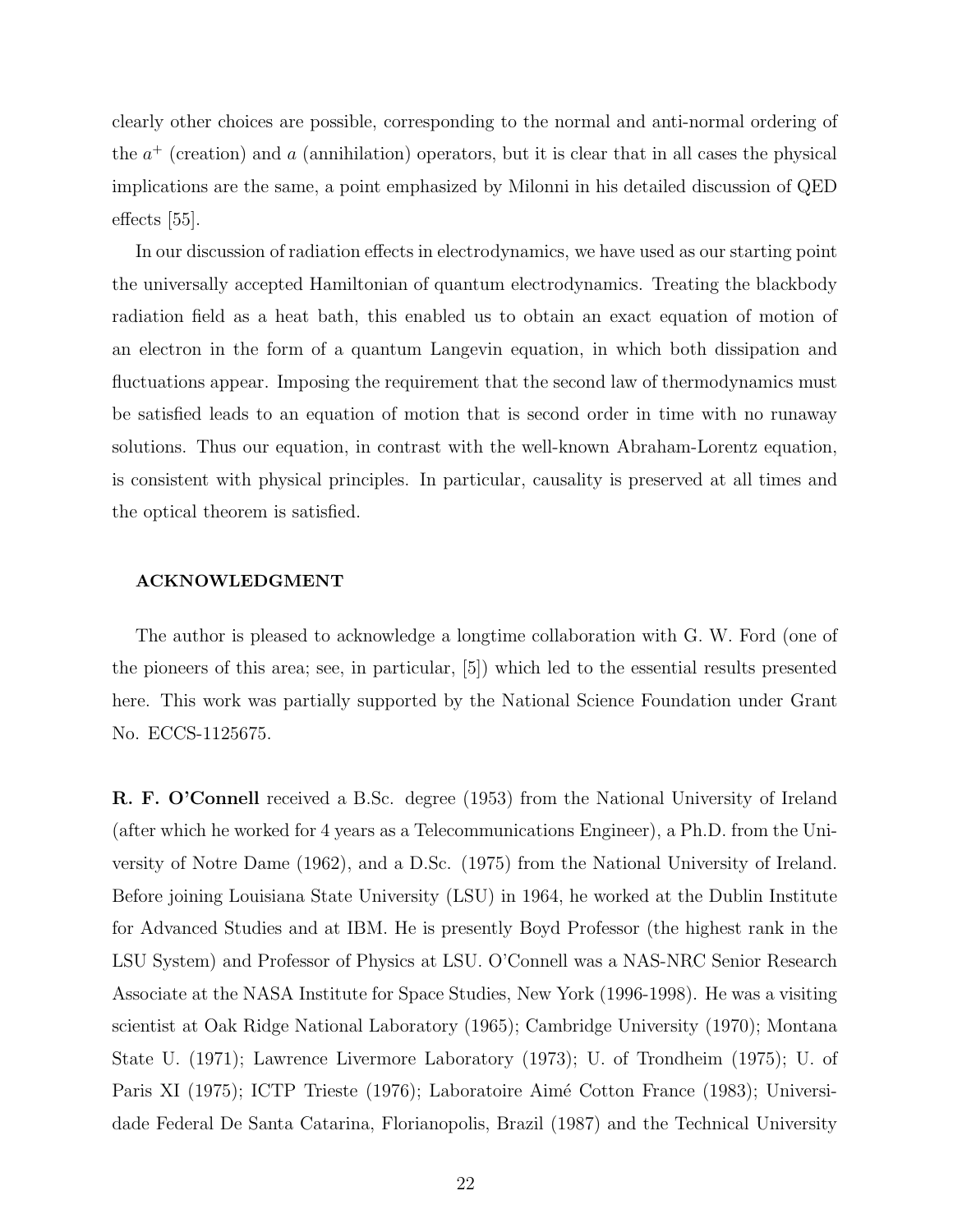of Denmark (1994). He was also an SRC Senior Visiting Fellow at the Universities of Oxford and London in 1975-1976. He spent numerous sojourns as a visiting scientist at the Dublin Institute of Advanced Studies, the Max-Planck Institute for Quantum Optics, Munich and the University of Ulm, Germany. With Barker, obtained the first correct general relativistic calculation of spin and orbital precessions in two-body systems, which was verified by Breton et al. Science 321, 104 (2008). With Jesse Greenstein and Henry, deduced that the Greenwich white dwarf star has a magnetic field which is 300 million times larger than the earth's magnetic field, simultaneously explaining the origin of the famous Minkowski bands. With Wigner, obtained a new position operator. In recent years, with G. W. Ford, demonstrated the broad generality of the use of generalized quantum Langevin techniques for treating dissipative and fluctuation phenomena in quantum mechanics. He was awarded the Sir J. J. Larmor Prize in physics, National University of Ireland (1953); an NAS-NRC Fellowship at the Institute of Space Studies, New York 1966-68; the Distinguished Research Master award, Louisiana State University, 1975; a Senior Visiting Fellowship, from Science Research Council (England), at Oxford University and Queen Mary College, London, January-June, 1976. He was a Board Member, Physical Review A, January 1995-December 2000 and on the Advisory Panel, Journal of Physics A since 2006. He has been a Fellow of the American Physical Society since 1969.

- [1] M. Abraham, Prinzipien der Dynamik des Elektrons, *Ann. Phys.* 10, (1902), p. 105-179.
- [2] H. A. Lorentz, *The Theory of Electrons and its Applications to the Phenomena of Light and Radiant Heat*, 2nd edition, Leipzig, B. G. Teubner, 1916, section 37, p. 48; note 18, p. 252.
- [3] J. D. Jackson, *Classical Electrodynamics*, 3rd edition, Wiley, 1998.
- [4] G. W. Ford and R. F. O'Connell, "Radiation Reaction in Electrodynamics and the Elimination of Runaway Solutions," *Phys. Lett. A*, 157, 217 (1991).
- [5] G. W. Ford, M. Kac, and P. Mazur, " Statistical Mechanics of Assemblies of Coupled Oscillations," *J. Math. Phys.* 6, 504 (1965); G. W. Ford and M. Kac, "On the Quantum Langevin Equation," *J. Stat. Phys.* 46, 803 (1987).
- [6] A. D. Caldeira and A. J. Leggett, " Quantum Tunneling in a Dissipative System," *Ann. Phys. (N.Y.)* 149, 374 (1983).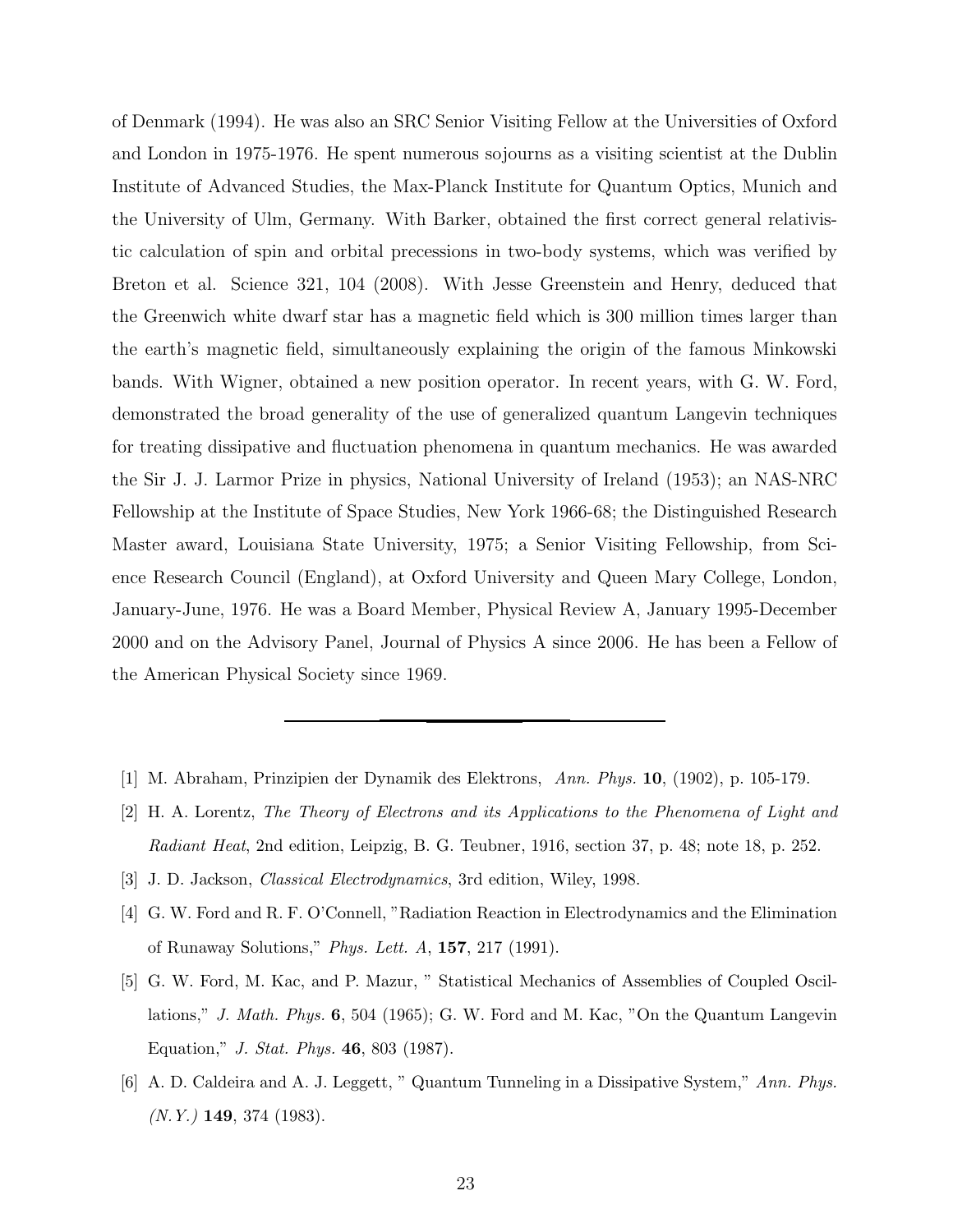- [7] R. P. Feynman and F. L. Vernon, Jr., " The theory of a general quantum system interacting with a linear dissipative system," *Ann. Phys. (N.Y.)* 24, 118 (1963).
- [8] G. W. Ford, J. T. Lewis, and R. F. O'Connell, "Quantum Oscillator in a Blackbody Radiation Field," *Phys. Rev. Lett.* 55, 2273 (1985).
- [9] G. W. Ford, J. T. Lewis, and R. F. O'Connell, "The Quantum Langevin Equation," *Phys. Rev. A* 37, 4419 (1988).
- [10] R. Brown, *Philos. Mag* 4, 161 (1828); Ibid. 6, 161 (1829).
- [11] A. Einstein, *Investigations on the Theory of the Brownian Movement* (Dover, New York, 1956).
- [12] M. Smoluchowski,"Zur kinetischen Theorie der Brownischen Molekularbewegung und der Suspensionen", *Annalen der Physik* 21 (1906) 756-780.
- [13] M. P. Langevin, "Sur la théorie du mouvement brownien," *C. R. Hebd Seances Acad. Sci.* 146, 530 (1908) [a translation of this article appears in D. S. Lemons and A. Gythiel, "On the theory of Brownian Motion," *Am. J. Phys.* 65, 1079 (1997)].
- [14] S. Chandrasekhar, "Stochastic Problems in Physics and Astronomy," *Rev. Mod. Phys.* 15 , 1 (1943).
- [15] R. Nyquist, "Thermal Agitation of Electric Charge in Conductors," *Phys. Rev.* 32 , 110 (1928); J. B. Johnson, "Thermal Agitation of Electricity in Conductors," *Phys. Rev.* 32, 97 (1928).
- [16] H. B. Callen and T. A. Welton, " Irreversibility and Generalized Noise," *Phys. Rev.* 83, 34 (1951); G. W. Ford, J. T. Lewis, and R. F. O'Connell, "Quantum Oscillator in a Blackbody Radiation Field II. Direct calculation of the Energy using the Fluctuation-Dissipation Theorem," *Ann. Phys. (N.Y.)* 185, 270 (1988).
- [17] X. L. Li, G. W. Ford, and R. F. O'Connell, " Correlation in the Langevin Theory of Brownian Motion," *Am. J. Phys* 61, 924 (1993).
- [18] G. W. Ford and R. F. O'Connell, "There is No Quantum Regression Theorem," *Phys. Rev. Lett.* 77, 798 (1996).
- [19] L. Onsager, "Reciprocal Relations in Irreversible Processes, II," *Phys. Rev.* 38, 2265 (1931).
- [20] M. Born and L. Infeld, "Foundations of the new Field Theory," *Proc. Roy. Soc. A* 144, 425 (1934).
- [21] P. A. M. Dirac, "Classical theory of radiating electrons," *Proc. Roy. Soc A* 167, 148 (1938).
- [22] D. Iwanenko and A. Sokolow, *Klassische Feldtheorie* , Akademie-Verlag, Berlin (1953), trans-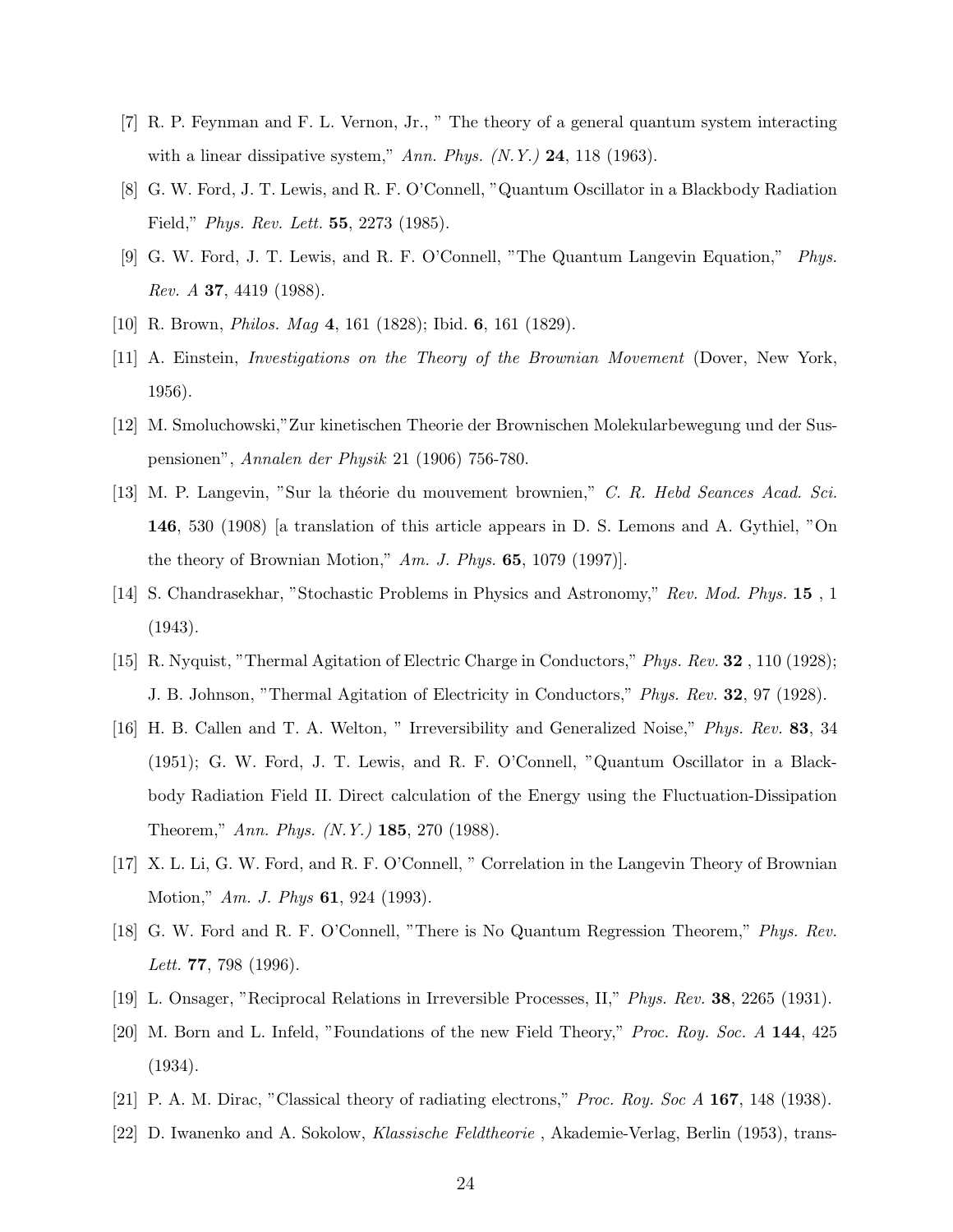lated from the Russian edition (1949).

- [23] J. A. Wheeler and R. P. Feynman, "Classical Electrodynamics in Terms of Direct Particle Interaction," *Rev. Mod. Phys.* 21, 3 (1949), p. 425-433.
- [24] For example, see the following reviews: A. D. Yaghijian, *Relativistic Dynamics of a Charged Sphere*, 2nd edition, Springer, 2006; S. Coleman, in *Electromagnetism: Paths to Research*, ed. D. M. Teplitz, Plenum Press, New York (1982), pp. 183-210; T. Erber, *The Classical Theories of Radiation Reaction*, Fortsch. d. Phys, 9, 343 (1961).
- [25] C. J. Eliezer, "On the classical theory of particles", *Proc. R. Soc. London A* 194, 543 (1948).
- [26] L. D. Landau and E. M. Lifshitz, *The Classical Theory of Fields*, 4th ed. (Butterworth-Heinmann Oxford, 1987).
- [27] F. Intravaia, R. Behunin, P. W. Milonni, G. W. Ford, and R. F. O'Connell, "Consistency of a Causal Theory of Radiative Reaction with the Optical Theorem," *Phys. Rev. A* 84, 035801  $(2011).$
- [28] G. W. Ford and R. F. O'Connell, " Structure Effects on the Radiation Emitted from an Electron," *Phys. Rev. A* 44, 6386-6387 (1991).
- [29] G. W. Ford and R. F. O'Connell, "Total Power Radiated by an Accelerated Charge," *Phys. Lett. A* 158, 31-32 (1991).
- [30] G. W. Ford and R. F. O'Connell, " Relativistic Form of Radiation Reaction," *Phys. Lett. A* 174, 182-184 (1993).
- [31] R. P. Feynman, "Feynman Lectures on Gravitation," Westview Press, 2003, p. 123-124.
- [32] P. L. Knight, "Effect of External Fields on the Lamb Shift," *J. Phys. A: Gen. Phys.* 5, 417 (1972).
- [33] L. Hollberg and J. H. Hall, " Measurement of the Shift of Rydberg Energy Levels Induced by Blackbody Radiation," *Phys. Rev. Lett* 53, 230 (1984).
- [34] G. W. Ford, J. T. Lewis, and R. F. O'Connell, "On the Thermodynamics of Quantum Electrodynamic Frequency Shift," *J. Phys. B* 20, 899 (1987).
- [35] G. W. Ford and R. F. O'Connell, "Entropy of a Quantum Oscillator coupled to a Heat Bath and implications for Quantum Thermodynamics," *Physica E* 29, 82 (2005); ibid. "A Quantum Violation of the Second Law," *Phys. Rev. Lett.* 96, 020402 (2006).
- [36] G. W. Ford and R. F. O'Connell, "Canonical Commutator and Mass Renormalization," *J. Stat. Phys.* 57, 803 (1989).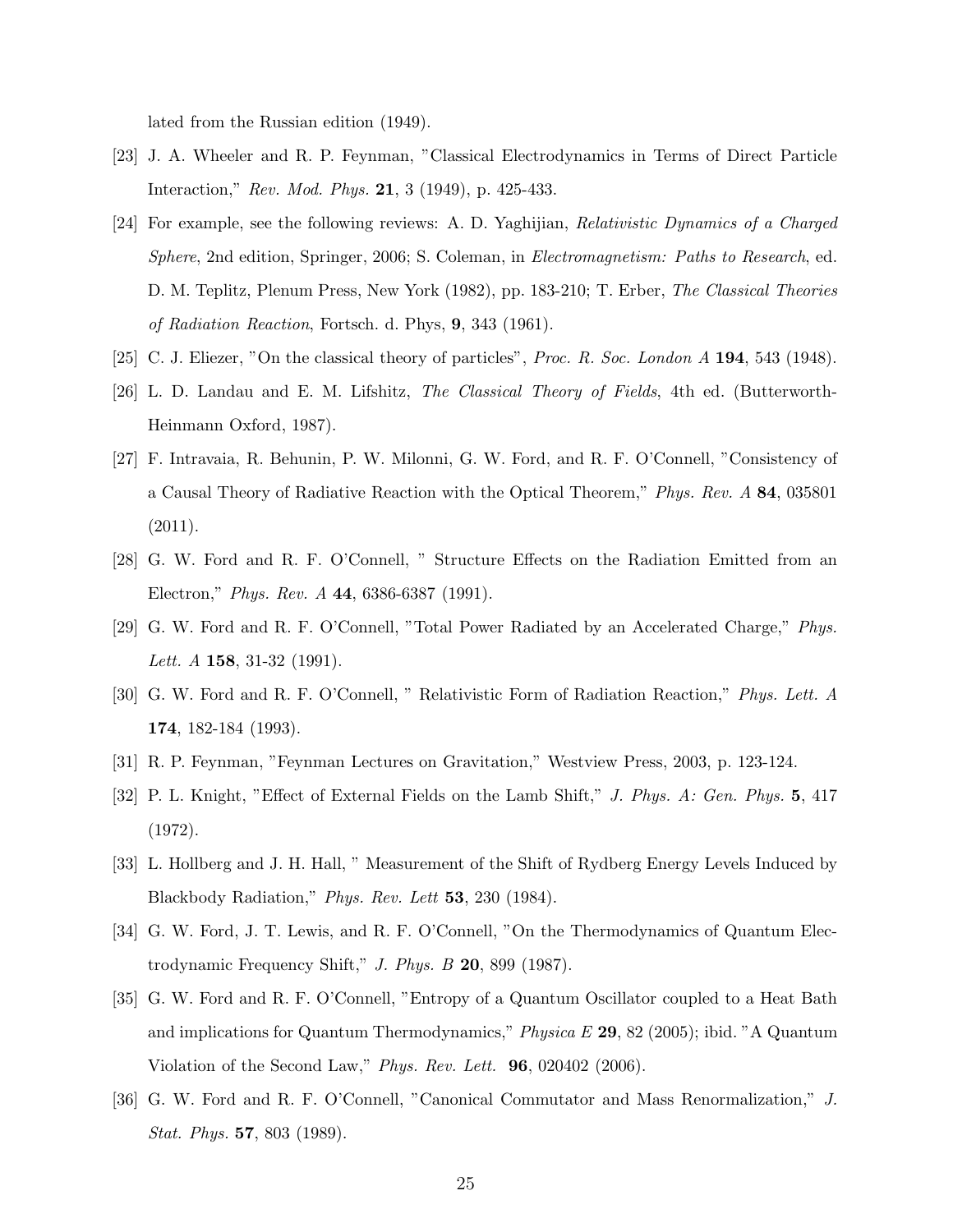- [37] G. W. Ford and W. von Waldenfels." Radiative energy shifts for a nonrelativistic atom," *American Journal of Physics* 66 (1998) 975-981.
- [38] G. W. Ford, J. T. Lewis, and R. F. O'Connell, "Quantum Tunneling in a Blackbody Radiation Field," *Phys. Lett.* 158, 367 (1991).
- [39] G. W. Ford and R. F. O'Connell, " Derivative of the Hyperbolic Cotangent," *Nature* 380, 113 (1996).
- [40] G. W. Ford and R. F. O'Connell, "Anomalous diffusion in quantum Brownian motion with colored noise," *Phys. Rev. A* 73, 032103 (2006).
- [41] G. W. Ford, J. T. Lewis, and R. F. O'Connell, "Dissipative Quantum Tunneling: Quantum Langevin Equation Approach," *Phys. Lett. A* 128, 29 (1988).
- [42] G. Y. Hu and R. F. O'Connell, "Charge Fluctuations and Zero-Bias Resistance in Small Capacitance Tunnel Junctions," *Phys. Rev. B* 46, 14219 (1992); G. Y. Hu and R. F. O'Connell, "Langevin Equation Analysis of a Small Capacitance Double Junction," *Phys. Rev. B* 49, 16505 (1994).
- [43] G. Y. Hu and R. F. O'Connell, "Quantum Transport for a Many Body System using a Quantum Langevin Equation Approach," *Phys. Rev. B* 36, 5798 (1987).
- [44] R. F. O'Connell, "Noise in Gravitational Wave Detector Suspension Systems: A Universal Model," *Phys. Rev. D* 64, 022003 (2001).
- [45] G. W. Ford and R. F. O'Connell, "Comment on 'The Lax-Onsager Regression "Theorem"",*Optics Comm* 179, 477 (2000) and in "Ode to a Quantum Physicist," (Elsevier, Amsterdam, 2000).
- [46] D. J. Raine, D. W. Sciama, P. Grove, "Does a uniformly accelerated quantum oscillator radiate?," *Proc. R. Soc. London A* 435, 205 (1991).
- [47] G. W. Ford and R. F. O'Connell, "Is there Unruh Radiation?," *Phys. Lett. A* 350, 17 (2006).
- [48] G. W. Ford and R. F. O'Connell, "Decoherence without Dissipation," *Phys. Lett. A* 286, 87 (2001).
- [49] B. L. Hu, Juan Pablo Paz, and Yuhong Zhang, "Quantum Brownian motion in a general environment: Exact master equation with nonlocal dissipation and colored noise," *Phys. Rev. D* 45, 2843 (1992); R. Karrlein and H. Grabert, "Exact time evolution and master equations for the damped harmonic oscillator," *Phys. Rev. E* 55, 153 (1997).
- [50] G. W. Ford and R. F. O'Connell, "Exact solution of the Hu-Paz-Zhang master equation,"